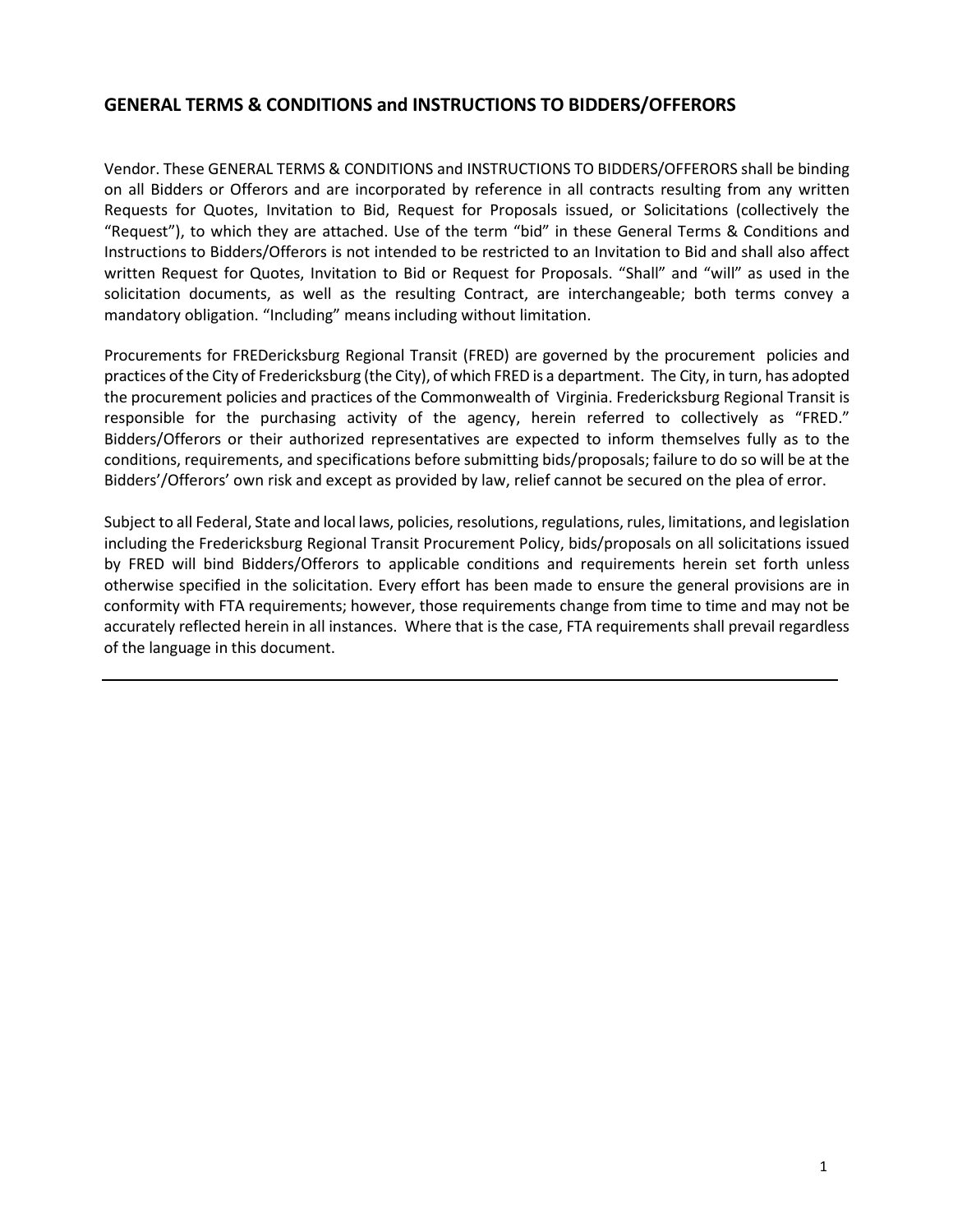**1. FEDERAL GOVERNMENT OBLIGATIONS.** The City and CONTRACTOR acknowledge and agree that, notwithstanding any concurrence by the Federal Government in or approval of the solicitation or award of the underlying contract, absent the express written consent by the Federal Government, the Federal Government is not a party to this contract and shall not be subject to any obligations or liabilities to the City, CONTRACTOR, or any other party (whether or not a party to that contract) pertaining to any matter resulting from the underlying contract.

The CONTRACTOR agrees to include the above clause in each subcontract financed in whole or in part with Federal assistance provided by FTA. It is further agreed that the clause shall not be modified, except to identify the SUBCONTRACTOR who will be subject to its provisions.

**2. FRAUD.** Each third party contractor must acknowledge that if it makes a false, fictitious, or fraudulent claim, statement, submission, or certification, the Federal government reservesthe right to impose penalties under the Program Fraud Civil Remedies Act of 1986.

The CONTRACTOR acknowledges that the provisions of the Program Fraud Civil Remedies Act of 1986, as amended, 31 U.S.C. § 3801 et seq. and U.S. DOT regulations, "Program Fraud Civil Remedies," 49 C.F.R. Part 31, apply to its actions pertaining to this Project. Upon execution of the underlying contract, the CONTRACTOR certifies or affirms the truthfulness and accuracy of any statement it has made, it makes, it maymake, or causesto be made, pertaining to the underlying contract orthe FTA assisted project for which this contract work is being performed. In addition to other penalties that may be applicable, the CONTRACTOR further acknowledges that if it makes, or causes to be made, a false, fictitious, or fraudulent claim, statement, submission, or certification, the Federal Government reserves the right to impose the penalties of the Program Fraud Civil Remedies Act of 1986 on the CONTRACTOR to the extent the Federal Government deems appropriate.

The CONTRACTOR also acknowledges that if it makes, or causes to be made, a false, fictitious, or fraudulent claim, statement, submission, or certification to the Federal Government under a contract connected with a project that is financed in whole or in part with Federal assistance originally awarded by FTA under the authority of 49 U.S.C. § 5307, the Government reserves the right to impose the penalties of 18 U.S.C. § 1001 and 49 U.S.C. § 5307(n)(1) on the CONTRACTOR, to the extent the Federal Government deems appropriate.

The CONTRACTOR agreesto include the above two clauses in each subcontract financed in whole or in part with Federal assistance provided by FTA. It is further agreed that the clauses shall not be modified, except to identify the SUBCONTRACTOR who will be subject to the provisions.

## **3. ACCESS TO RECORDS.** The following access to records requirements apply to this Contract:

Where the Purchaser is not a State but a local government and is the FTA Recipient or a sub-grantee of the FTA Recipient in accordance with 49 C.F.R. 18.36(i), the Contractor agrees to provide the Purchaser, the FTA Administrator, the Comptroller General of the United States or any of their authorized representatives access to any books, documents, papers and records of the Contractor which are directly pertinent to this contract for the purposes of making audits, examinations, excerpts and transcriptions. Contractor also agrees, pursuant to 49 C.F.R. 633.17 to provide the FTA Administrator or his authorized representatives including any PMO Contractor access to Contractor's records and construction sites pertaining to a major capital project, defined at 49 U.S.C. 5302(a)1, which is receiving Federal financial assistance through the programs described at 49 U.S.C. 5307, 5309 or 5311.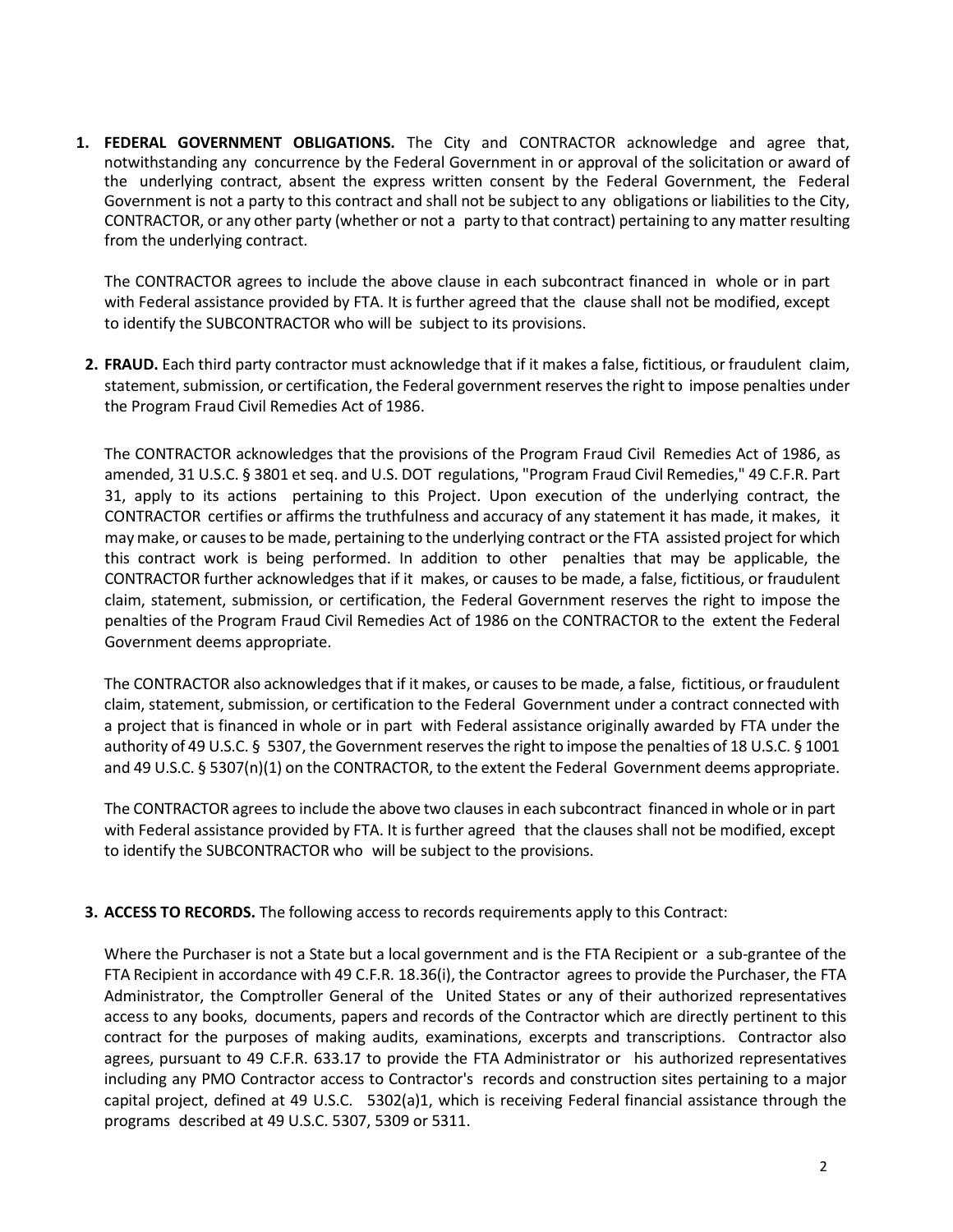Where the Purchaser is a State and is the FTA Recipient or a sub-grantee of the FTA Recipient in accordance with 49 C.F.R. 633.17, Contractor agrees to provide the Purchaser, the FTA Administrator or his authorized representatives, including any PMO Contractor, access to the Contractor's records and construction sites pertaining to a major capital project, defined at 49 U.S.C. 5302(a)1, which is receiving Federal financial assistance through the programs described at 49 U.S.C. 5307, 5309 or 5311. By definition, a major capital project excludes contracts of less than the simplified acquisition threshold currently set at \$250,000.

Where the Purchaser enters into a negotiated contract for other than a small purchase or under the simplified acquisition threshold and is an institution of higher education, a hospital or other non-profit organization and is the FTA Recipient or a sub-grantee of the FTA Recipient in accordance with 49 C.F.R. 19.48, Contractor agreesto provide the Purchaser, FTA Administrator, the Comptroller General of the United States or any of their duly authorized representatives with access to any books, documents, papers and record of the Contractor which are directly pertinent to this contract for the purposes of making audits, examinations, excerpts and transcriptions.

Where any Purchaser which is the FTA Recipient or a sub-grantee of the FTA Recipient in accordance with 49 U.S.C. 5325(a) enters into a contract for a capital project or improvement (defined at 49 U.S.C. 5302(a)1) through other than competitive bidding, the Contractor shall make available records related to the contract to the Purchaser, the Secretary of Transportation and the Comptroller General or any authorized officer or employee of any of them for the purposes of conducting an audit and inspection.

The Contractor agrees to permit any of the foregoing parties to reproduce by any means whatsoever or to copy excerpts and transcriptions as reasonably needed.

The Contractor agrees to maintain all books, records, accounts and reports required under this contract for a period of not less than three years after the date of termination or expiration of this contract, except in the event of litigation or settlement of claims arising from the performance of this contract, in which case Contractor agrees to maintain same until the Purchaser, the FTA Administrator, the Comptroller General, or any of their duly authorized representatives, have disposed of all such litigation, appeals, claims or exceptions related thereto. Reference 49 CFR 18.36(i)(11).

FTA does not require the inclusion of these requirements in subcontracts.

- **4. FEDERAL CHANGES.** CONTRACTOR shall at all times comply with all applicable FTA regulations, policies, procedures and directives, including without limitation those listed directly or by reference in the Department of Transportation, Federal Transit Administration, Master Agreement (FTA MA (10) dated October, 2003), between Purchaser and FTA, as they may be amended or promulgated from time to time during the term of this contract. CONTRACTOR's failure to so comply shall constitute a material breach of this contract.
- **5. CIVIL RIGHTS.** Each third party contractor must comply with Civil Rights requirements concerning nondiscrimination and equal employment opportunity (29 U.S.C. 623; 42 U.S.C. 2000, 6102, 12112; 12132; 49 U.S.C. 5332; 29 C.F.R. Part 1630; 41 C.F.R. Parts 60 et. Seq.). The following requirements apply to the underlying contract:
	- a. Nondiscrimination In accordance with Title VI of the Civil Rights Act, as amended, 42 U.S.C. § 2000d, section 303 of the Age Discrimination Act of 1975, as amended, 42 U.S.C. § 6102, section 202 of the Americans with Disabilities Act of 1990, 42 U.S.C. § 12132, and Federal transit law at 49 U.S.C. § 5332, the CONTRACTOR agrees that it will not discriminate against any employee or applicant for employment because of race, color, creed, national origin, sex, age, or disability. In addition, the CONTRACTOR agrees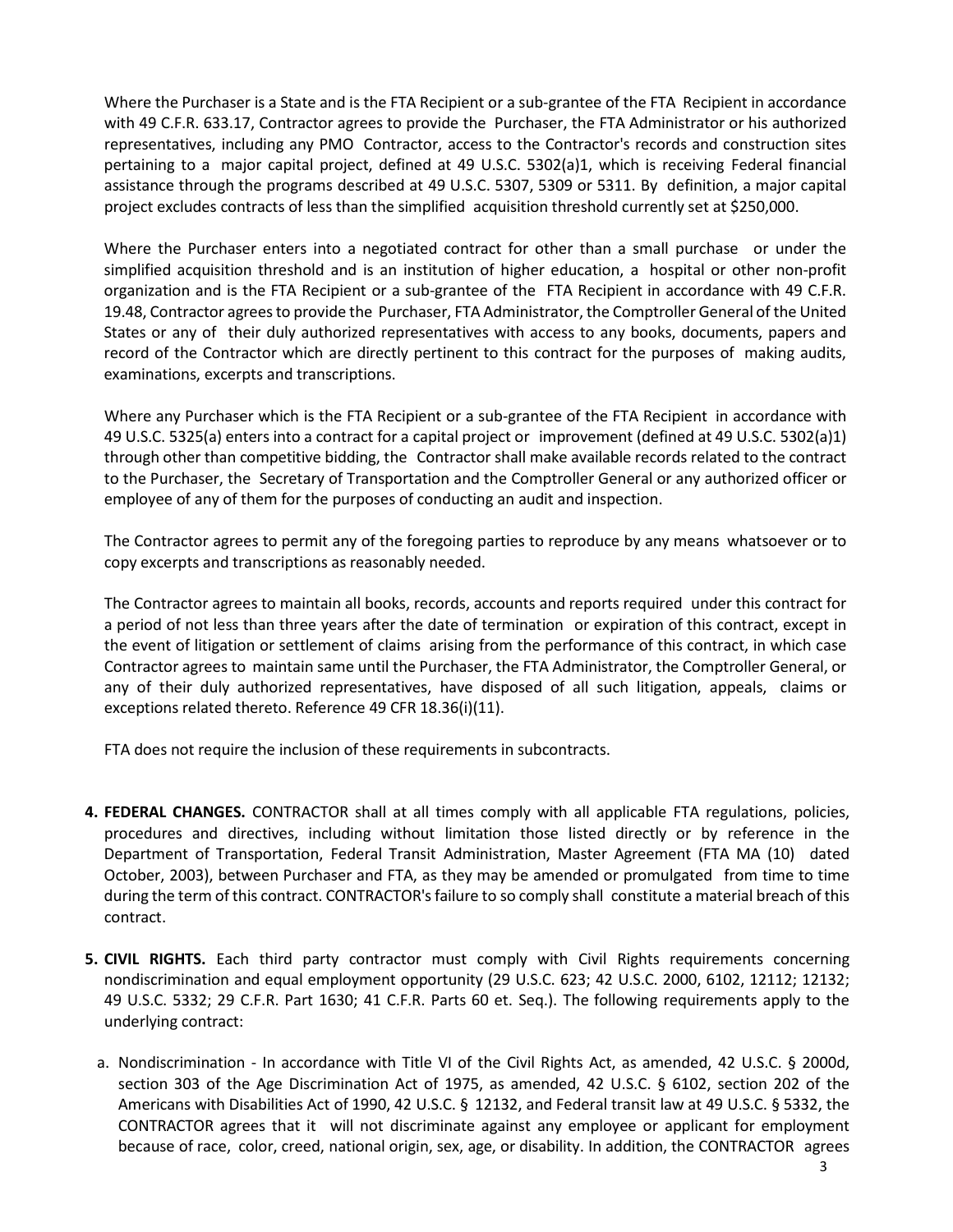to comply with applicable Federal implementing regulations and other implementing requirements FTA may issue.

- b. Equal Employment Opportunity The following equal employment opportunity requirements apply to the underlying contract: (i) Race, Color, Creed, National Origin, Sex - In accordance with Title VII of the Civil Rights Act, as amended, 42 U.S.C. § 2000e, and Federal transit laws at 49 U.S.C. § 5332, the CONTRACTOR agrees to comply with all applicable equal employment opportunity requirements of U.S. Department of Labor (U.S. DOL) regulations, "Office of Federal Contract Compliance Programs, Equal Employment Opportunity, Department of Labor," 41 C.F.R. Parts 60 et seq., (which implement Executive Order No. 11246, "Equal Employment Opportunity," as amended by Executive Order No. 11375, "Amending Executive Order 11246 Relating to Equal Employment Opportunity," 42 U.S.C. § 2000e note), and with any applicable Federal statutes, executive orders, regulations, and Federal policies that may in the future affect construction activities undertaken in the course of the Project. The CONTRACTOR agrees to take affirmative action to ensure that applicants are employed, and that employees are treated during employment, without regard to their race, color, creed, national origin, sex, or age. Such action shall include, but not be limited to, the following: employment, upgrading, demotion ortransfer, recruitment or recruitment advertising, layoff or termination; rates of pay or other forms of compensation; and selection for training, including apprenticeship. In addition, the CONTRACTOR agrees to comply with any implementing requirements FTA may issue. (ii) Age - In accordance with section 4 of the Age Discrimination in Employment Act of 1967, as amended, 29 U.S.C. § 623 and Federal transit law at 49 U.S.C. § 5332, the CONTRACTOR agreesto refrain from discrimination against present and prospective employeesfor reason of age. In addition, the CONTRACTOR agrees to comply with any implementing requirements FTA may issue. (iii) Disabilities - In accordance with section 102 of the Americans with Disabilities Act, as amended, 42 U.S.C. § 12112, the CONTRACTOR agrees that it will comply with the requirements of U.S. Equal Employment Opportunity Commission, "Regulations to Implement the Equal Employment Provisions of the Americans with Disabilities Act," 29 C.F.R. Part 1630, pertaining to employment of persons with disabilities. In addition, the CONTRACTOR agrees to comply with any implementing requirements FTA may issue.
- c. The CONTRACTOR also agrees to include these requirements in each subcontract financed in whole or in part with Federal assistance provided by FTA, modified only if necessary to identify the affected parties.
- **6. FEDERAL TRANSIT ADMINISTRATIO CLAUSES.** The preceding provisions include, in part, certain Standard Terms and Conditions required by DOT, whether or not expressly set forth in the preceding contract provisions. All contractual provisions required by DOT, as set forth in FTA Circular 4220.1F, dated March 18, 2013, and are hereby incorporated by reference. Anything to the contrary herein notwithstanding, all FTAmandated terms shall be deemed to control in the event of a conflict with other provisions contained in this Agreement. The CONTRACTOR shall not perform any act, fail to perform any act, or refuse to comply with any THE CITY request, which would cause THE CITY to be in violation of the FTA terms and conditions.
- **7. ENERGY CONSERVATION.** Each third party contractor is required to acknowledge the mandatory standards and policies related to every efficiency that are contained in the State Energy Conservation Plan issued in compliance with the Energy Policy and Conservation Act (42 U.S.C. 6321, et. seq.).
- **8. DISADVANTAGE BUSINESS ENTERPRISE.** Each third party contractor must comply with the Department of Transportation Disadvantaged Business Enterprise (DBE) regulations (49 C.F.R. Part 26).

The CONTRACTOR agrees to take the following measures, as applicable, to facilitate participation by disadvantaged business enterprises (DBE) in the Project:

a.This contract is subject to the requirements of Title 49, Code of Federal Regulations, Part 26, *Participation*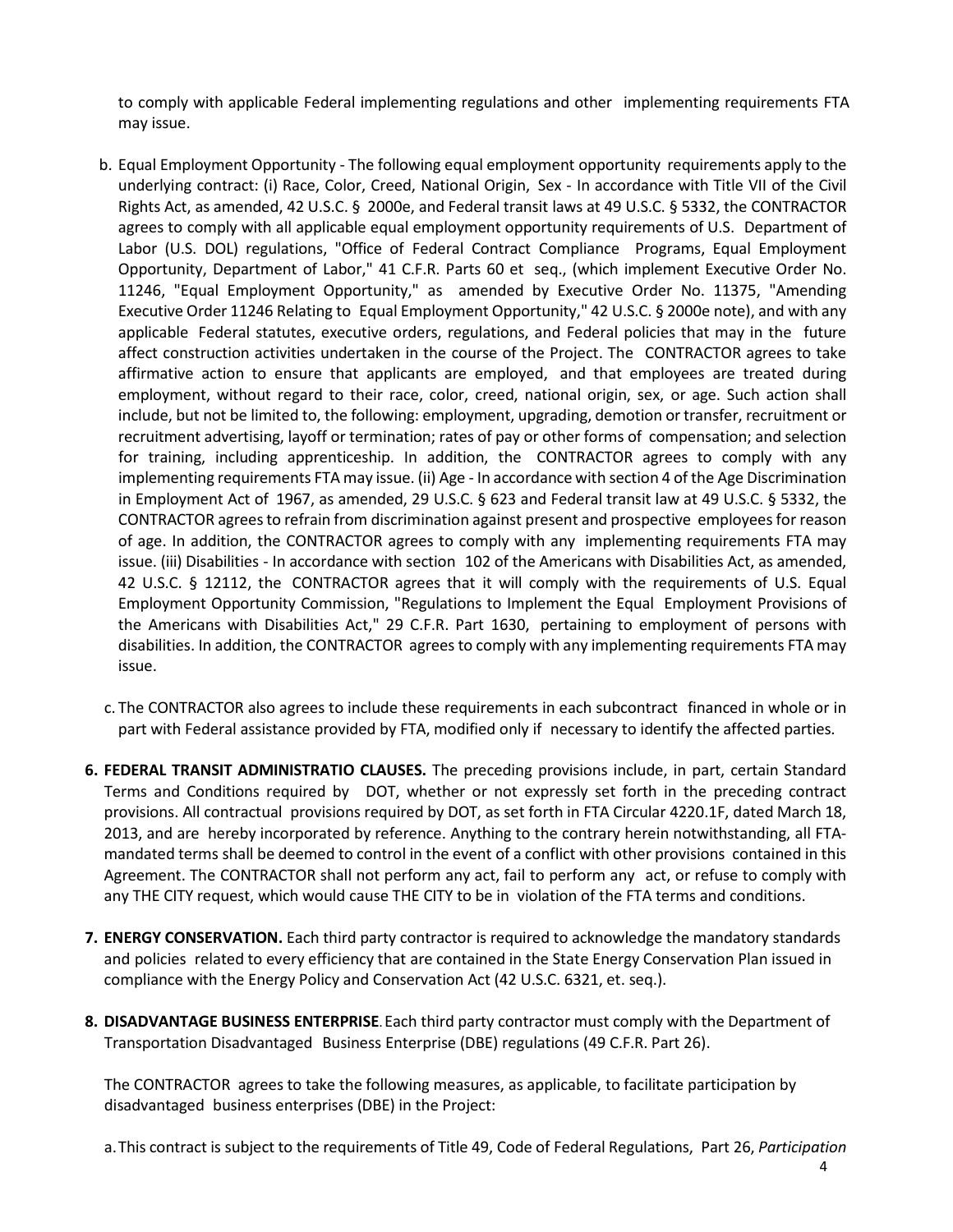*by Disadvantaged Business Enterprises in Department of Transportation Financial Assistance Programs.*  The national goal for participation of Disadvantaged Business Enterprises (DBE) is 10%. The agency's overall goal for DBE participation is **%.** A separate contract goal **[of % DBE participation has] [has not]** been established for this procurement.

- b.The contractor shall not discriminate on the basis of race, color, national origin, or sex in the performance of this contract. The contractor shall carry out applicable requirements of 49 CFR Part 26 in the award and administration of this DOT-assisted contract. Failure by the contractor to carry out these requirements is a material breach of this contract, which may result in the termination of this contract or such other remedy as Fredericksburg Regional Transit deems appropriate. Each subcontract the contractor signs with a subcontractor must include the assurance in this paragraph (see 49 CFR 26.13(b)).
- c.*{If a separate contract goal has been established, use the following}* Bidders/offerors are required to document sufficient DBE participation to meet these goals or, alternatively, document adequate good faith efforts to do so, as provided for in 49 CFR 26.53. Award of this contract is conditioned on submission of the following **[concurrent with and accompanying sealed bid] [concurrent with and accompanying an initial proposal] [prior to award]**:
	- 1. The names and addresses of DBE firms that will participate in this contract;
	- 2. A description of the work each DBE will perform;
	- 3. The dollar amount of the participation of each DBE firm participating;
	- 4. Written documentation of the bidder/offeror's commitment to use a DBE subcontractor whose participation it submits to meet the contract goal;
	- 5. Written confirmation from the DBE that it is participating in the contract as provided in the prime contractor's commitment; and
	- 6. If the contract goal is not met, evidence of good faith efforts to do so. **[Bidders][Offerors]** must present the information required above **[as a matter of responsiveness] [with initial proposals] [prior to contract award]** (see 49 CFR 26.53(3)). *{If no separate contract goal has been established, use the following}* The successful bidder/offeror will be required to report its DBE participation obtained through race-neutral means throughout the period of performance.
- d.The contractor is required to pay its subcontractors performing work related to this contract for satisfactory performance of that work no later than 30 days after the contractor's receipt of payment for that work from Fredericksburg Regional Transit. In addition, **[the contractor may not hold retainage from its subcontractors.] [is required to return any retainage payments to those subcontractors within 30 days after the subcontractor's work related to this contract is satisfactorily completed.] [is required to return any retainage payments to those subcontractors within 30 days after incremental acceptance of the subcontractor's work by Fredericksburg Regional Transit** and contractor's receipt of the partial retainage payment related to the subcontractor's work.]
- e.The contractor must promptly notify Fredericksburg Regional Transit, whenever a DBE subcontractor performing work related to this contract is terminated or fails to complete its work, and must make good faith efforts to engage another DBE subcontractor to perform at least the same amount of work. The contractor may not terminate any DBE subcontractor and perform that work through its own forces or those of an affiliate without prior written consent of Fredericksburg Regional Transit**.**
- **9. ADA ACCESS.** Access for Individuals with Disabilities. The Recipient agrees to comply with 49 U.S.C. § 5301(d), which states the Federal policy that elderly individuals and individuals with disabilities have the same right as other individuals to use public transportation services and facilities, and that special efforts shall be made in planning and designing those services and facilities to implement transportation accessibility rights for elderly individuals and individuals with disabilities. The Recipient also agrees to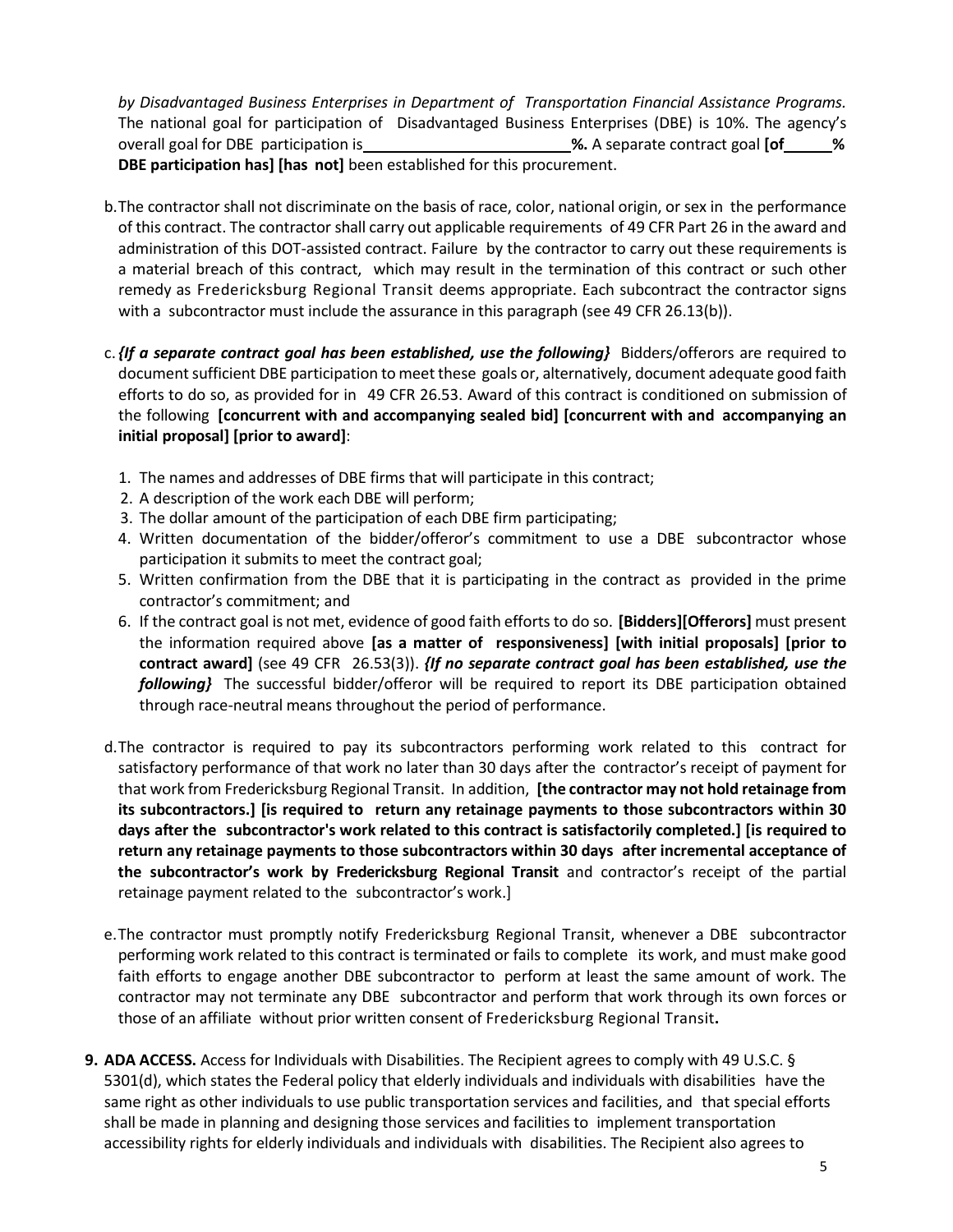comply with all applicable provisions of section 504 of the Rehabilitation Act of 1973, as amended, 29 U.S.C. § 794, which prohibits discrimination on the basis of disability in the administration of programs or activities receiving Federal financial assistance; with the Americans with Disabilities Act of 1990 (ADA), as amended, 42 U.S.C. §§ 12101 *et seq*., which requires that accessible facilities and services be made available to individuals with disabilities; with the Architectural Barriers Act of 1968, as amended, 42 U.S.C. §§ 4151 *et seq*., which requires that buildings and public accommodations be accessible to individuals with disabilities; and with other laws and amendments thereto pertaining to access for individuals with disabilities that may be applicable. In addition, the Recipient agrees to comply with applicable implementing Federal regulations and any later amendments thereto, and agrees to follow applicable Federal implementing directives, except to the extent FTA approves otherwise in writing. Among those regulations and directives are:

(1) U.S. DOT regulations, "Transportation Services for Individuals with Disabilities (ADA)," 49 C.F.R. Part 37; FTA Master Agreement MA (17), 10-1-2010 41

(2) U.S. DOT regulations, "Nondiscrimination on the Basis of Handicap in Programs and Activities Receiving or Benefiting from Federal Financial Assistance," 49 C.F.R. Part 27;

(3) Joint U.S. Architectural and Transportation Barriers Compliance Board (U.S. ATBCB)/U.S. DOT regulations, "Americans with Disabilities (ADA) Accessibility Specifications for Transportation Vehicles," 36 C.F.R. Part 1192 and 49 C.F.R. Part 38;

(4) U.S. DOJ regulations, "Nondiscrimination on the Basis of Disability in State and Local Government Services," 28 C.F.R. Part 35;

(5) U.S. DOJ regulations, "Nondiscrimination on the Basis of Disability by Public Accommodations and in Commercial Facilities," 28 C.F.R. Part 36;

(6) U.S. General Services Administration (U.S. GSA) regulations, "Accommodations for the Physically Handicapped," 41 C.F.R. Subpart 101-19;

(7) U.S. EEOC, "Regulations to Implement the Equal Employment Provisions of the Americans with Disabilities Act," 29 C.F.R. Part 1630;

(8) U.S. Federal Communications Commission regulations, "Telecommunications Relay Services and Related Customer Premises Equipment for the Hearing and Speech Disabled," 47C.F.R. Part 64, Subpart F;

(9) U.S. ATBCB regulations, "Electronic and Information Technology Accessibility Standards," 36 C.F.R. Part 1194;

(10)FTA regulations, "Transportation for Elderly and Handicapped Persons," 49 C.F.R. Part 609; and

(11)Federal civil rights and nondiscrimination directives implementing those Federal laws and regulations, except to the extent the Federal Government determines otherwise in writing.

- **10. PROMPT PAYMENT.** In accordance with 49 CFR § 26.29, FRED shall include a prompt payment clause in all DOT-assisted contracts, including A&E contracts. The clause requires prime contractors to pay subcontractors for satisfactory performance of their contracts no later than 30 days from receipt of each payment from the grantee.
- **11. DRUG AND ALCOHOL TESTING.** The CONTRACTOR agrees to comply with the following Federal substance abuse regulations:
	- a. Drug-Free Workplace. U.S. DOT regulations, "Drug-Free Workplace Requirements (Grants)," 49 C.F.R. Part 29, Subpart F, as modified by 41 U.S.C. §§ 702 *et seq*.
	- b. Alcohol Misuse and Prohibited Drug Use. FTA regulations, "Prevention of Alcohol Misuse and Prohibited Drug Use in Transit Operations," 49 CFR Part 655, to the extent applicable. The CONTRACTOR agrees to establish and implement a drug and alcohol testing program that complies with 49 CFR Parts 655, produce any documentation necessary to establish its compliance with Parts 655, and permit any authorized representative of the United States Department of Transportation or its operating administrations, the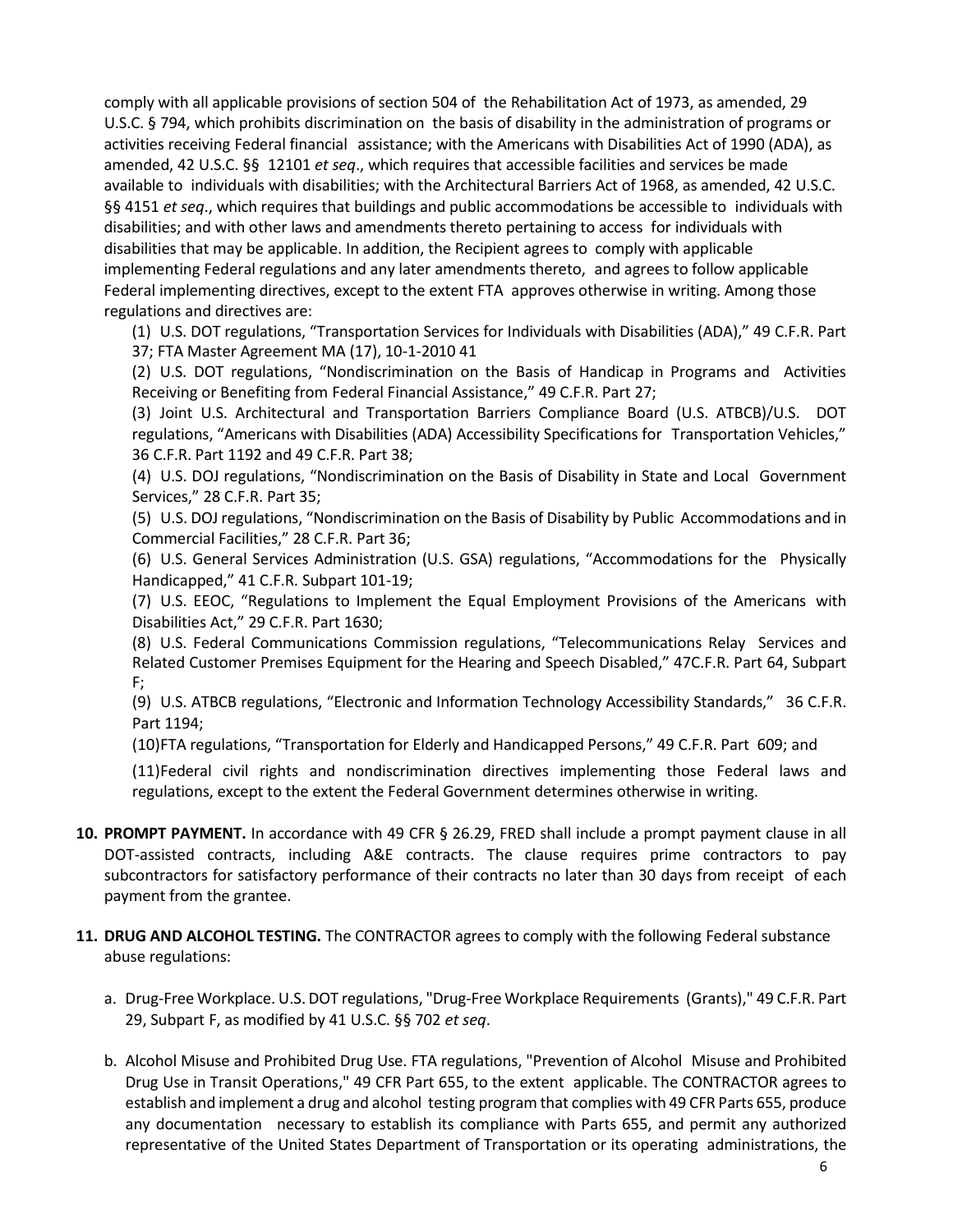City, to inspect the facilities and records associated with the implementation of the drug and alcohol testing program as required under 49 CFR Part 655 and review the testing process. The CONTRACTOR agrees further to certify annually its compliance with Part 655 before February 15 and to submit the Management Information System (MIS) reports before February 15 to Senior Planner- Transit Administration, 2580 Sierra Sunrise Terrace, Suite 100, Chico, CA 95928. To certify compliance the CONTRACTOR shall use the "Substance Abuse Certifications" in the "Annual List of Certifications and Assurances for Federal Transit Administration Grants and Cooperative Agreements," which is published annually in the Federal Register.

#### **12. TRANSIT EMPLOYEE PROTECTION**

- a. The Contractor agrees to comply with applicable transit employee protective requirements as follows: (i) General Transit Employee Protective Requirements - To the extent that FTA determines that transit operations are involved, the Contractor agrees to carry out the transit operations work on the underlying contract in compliance with terms and conditions determined by the U.S. Secretary of Labor to be fair and equitable to protect the interests of employees employed under this contract and to meet the employee protective requirements of 49 U.S.C. A 5333(b), and U.S. DOL guidelines at 29 C.F.R. Part 215, and any amendments thereto. These terms and conditions are identified in the letter of certification from the U.S. DOL to FTA applicable to the FTA Recipient's project from which Federal assistance is provided to support work on the underlying contract. The Contractor agrees to carry out that work in compliance with the conditions stated in that U.S. DOL letter. The requirements of this subsection a., however, do not apply to any contract financed with Federal assistance provided by FTA either for projects for elderly individuals and individuals with disabilities authorized by 49 U.S.C. § 5310(a)(2), or for projects for nonurbanized areas authorized by 49 U.S.C. §5311. Alternate provisions for those projects are set forth in subsections (b) and (c) of this clause. (ii) Transit Employee Protective Requirements for Projects Authorized by 49 U.S.C. § 5310(a)(2) for Elderly Individuals and Individuals with Disabilities - If the contract involves transit operations financed in whole or in part with Federal assistance authorized by 49 U.S.C. § 5310(a)(2), and if the U.S. Secretary of Transportation has determined or determines in the future that the employee protective requirements of 49 U.S.C. § 5333(b) are necessary or appropriate for the state and the public body subrecipient for which work is performed on the underlying contract, the Contractor agrees to carry out the Project in compliance with the terms and conditions determined by the U.S. Secretary of Labor to meet the requirements of 49 U.S.C. § 5333(b), U.S. DOL guidelines at 29 C.F.R. Part 215, and any amendments thereto. These terms and conditions are identified in the U.S. DOL's letter of certification to FTA, the date of which is set forth Grant Agreement or Cooperative Agreement with the state. The Contractor agrees to perform transit operations in connection with the underlying contract in compliance with the conditions stated in that U.S. DOL letter. (iii) Transit Employee Protective Requirementsfor Projects Authorized by 49 U.S.C. § 5311 in Non-urbanized Areas - If the contract involves transit operations financed in whole or in part with Federal assistance authorized by 49 U.S.C. § 5311, the Contractor agrees to comply with the terms and conditions of the Special Warranty for the Nonurbanized Area Program agreed to by the U.S. Secretaries of Transportation and Labor, dated May 31, 1979, and the procedures implemented by U.S. DOL or any revision thereto.
- b.The Contractor also agrees to include the any applicable requirements in each subcontract involving transit operations financed in whole or in part with Federal assistance provided by FTA.
- **13. CHARTER SERVICE OPERATIONS.** The CONTRACTOR agrees to comply with 49 U.S.C. 5323(d) and 49 CFR Part 604, which provides that recipients and subrecipients of FTA assistance are prohibited from providing charter service using Federally funded equipment or facilities if there is at least one private charter operator willing and able to provide the service, except under one of the exceptions at 49 CFR 604.9. Any charter service provided under one of the exceptions must be "incidental," i.e., it must not interfere with or detract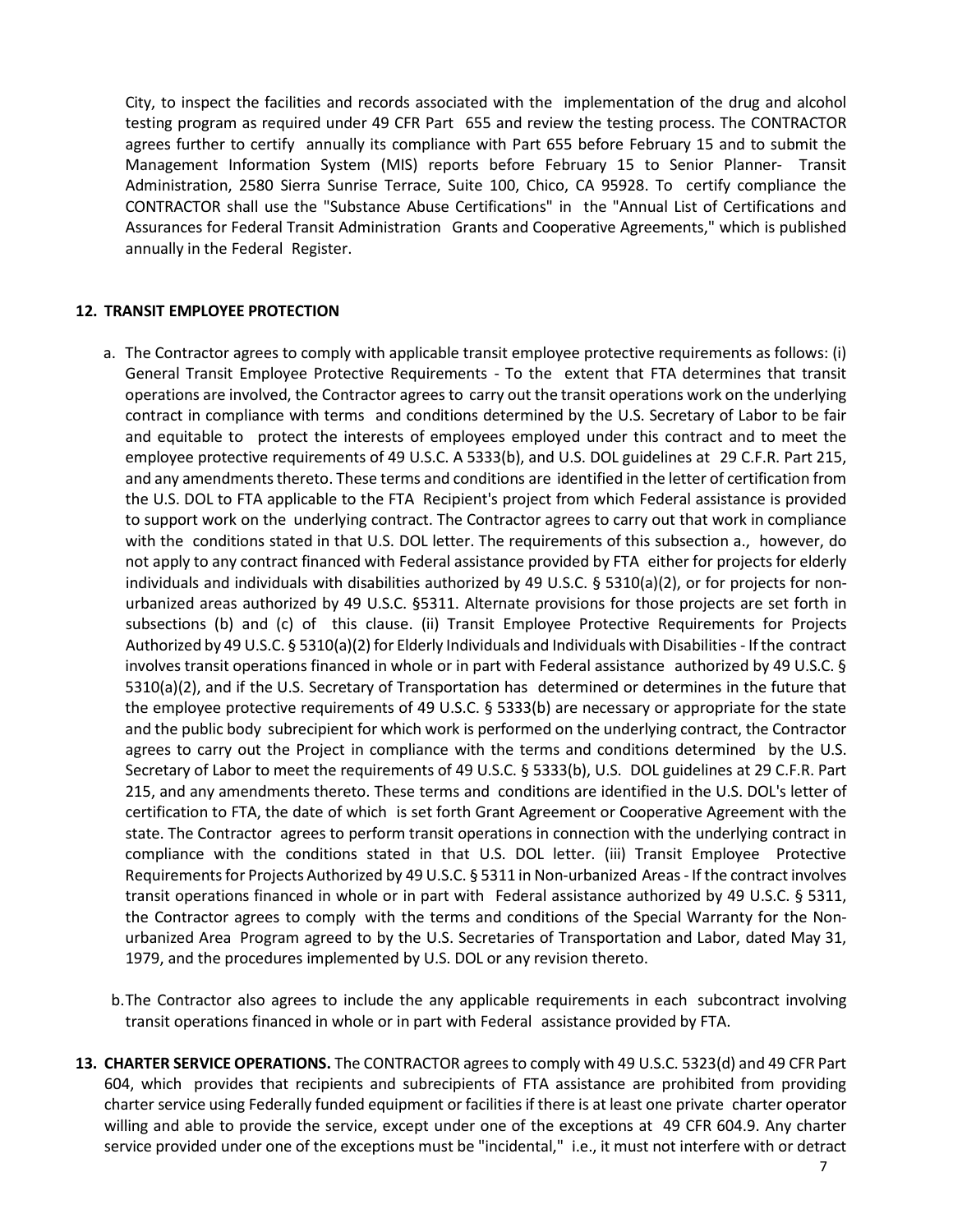from the provision of mass transportation.

- **14. SCHOOL BUS OPERATIONS.** Pursuant to 69 U.S.C. 5323(f) and 49 CFR Part 605, CONTRACTORs and subrecipients of FTA assistance may not engage in school bus operations exclusively for the transportation of students and school personnel in competition with private school bus operators unless qualified under specified exemptions. When operating exclusive school busservice under an allowable exemption, recipients and subrecipients may not use federally funded equipment, vehicles, or facilities.
- **15. SEISMIC SAFETY.** For public works/construction projects, the requirements of 49 CFR Part 41(specifically Part 41.117: Seismic safety) apply. The contractor agrees that any new building or addition to an existing building will be designed and constructed in accordance with the standards for Seismic Safety required in Department of Transportation Seismic Safety Regulations 49 CFR Part 41 and will certify to compliance to the extent required by the regulation. The contractor also agrees to ensure that all work performed under this contract including work performed by a subcontractor is in compliance with the standards required by the Seismic Safety Regulations and the certification of compliance issued on the project.
- **16. PATENT AND RIGHTS.** Each third party contractor must comply with appropriate Patent and Rights in Data requirements (37 C.F.R. Part 401 and 49 C.F.R. Part 18).

**Rights in Data** - The following requirements apply to each contract involving experimental, developmental or research work:

- a.The term "subject data" used in this clause means recorded information, whether or not copyrighted, that is delivered or specified to be delivered under the contract. The term includes graphic or pictorial delineation in media such as drawings or photographs; text in specifications or related performance or design-type documents; machine forms such as punched cards, magnetic tape, or computer memory printouts; and information retained in computer memory. Examples include, but are not limited to: computer software, engineering drawings and associated lists, specifications, standards, process sheets, manuals, technical reports, catalog item identifications, and related information. The term "subject data" does not include financial reports, cost analyses, and similar information incidental to contract administration.
- b.The following restrictions apply to all subject data first produced in the performance of the contract to which this Attachment has been added:
	- (i) Except for its own internal use, the Purchaser or Contractor may not publish or reproduce subject data in whole or in part, or in any manner or form, nor may the Purchaser or Contractor authorize others to do so, without the written consent of the Federal Government, until such time as the Federal Government may have either released or approved the release of such data to the public; this restriction on publication, however, does not apply to any contract with an academic institution.
	- (ii) In accordance with 49 C.F.R. § 18.34 and 49 C.F.R. § 19.36, the Federal Government reserves a royaltyfree, non-exclusive and irrevocable license to reproduce, publish, or otherwise use, and to authorize others to use, for "Federal Government purposes," any subject data or copyright described in subsections (2)(b)1 and (2)(b)2 of this clause below. As used in the previous sentence, "for Federal Government purposes," means use only for the direct purposes of the Federal Government. Without the copyright owner's consent, the Federal Government may not extend its Federal license to any other party. (A). Any subject data developed under that contract, whether or not a copyright has been obtained; and (B) Any rights of copyright purchased by the Purchaser or Contractor using Federal assistance in whole or in part provided by FTA.
	- (iii) When FTA awards Federal assistance for experimental, developmental, or research work, it is FTA's general intention to increase transportation knowledge available to the public, rather than to restrict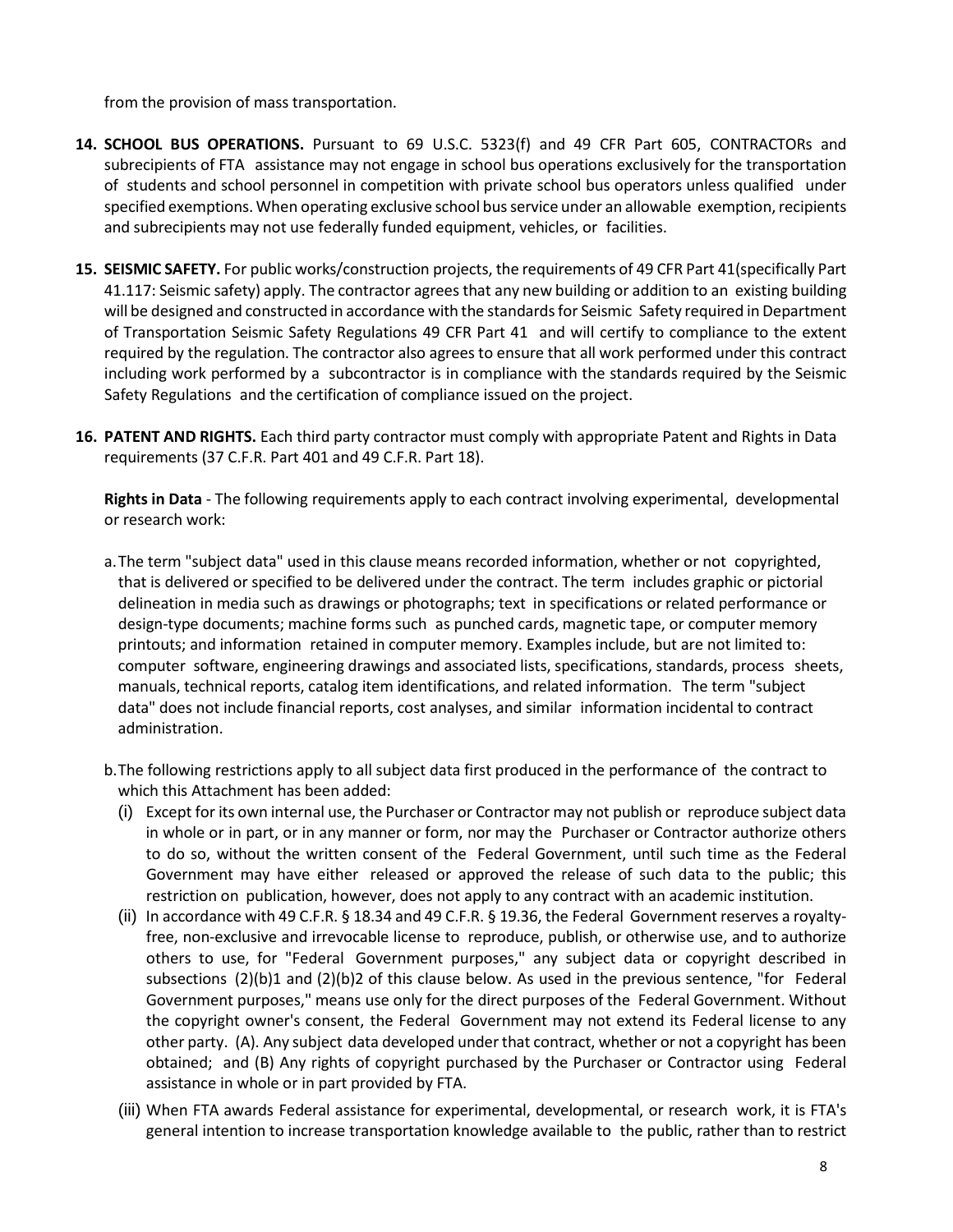the benefits resulting from the work to participants in that work. Therefore, unless FTA determines otherwise, the Purchaser and the Contractor performing experimental, developmental, or research work required by the underlying contract to which this Attachment is added agrees to permit FTA to make available to the public, either FTA'slicense in the copyright to any subject data developed in the course of that contract, or a copy of the subject data first produced under the contract for which a copyright has not been obtained. If the experimental, developmental, or research work, which is the subject of the underlying contract, is not completed for any reason whatsoever, all data developed under that contract shall become subject data as defined in subsection (a) of this clause and shall be delivered as the Federal Government may direct. This subsection (c), however, does not apply to adaptations of automatic data processing equipment or programs for the Purchaser or Contractor's use whose costs are financed in whole or in part with Federal assistance provided by FTA for transportation capital projects.

- (iv) Unless prohibited by state law, upon request by the Federal Government, the Purchaser and the Contractor agree to indemnify, save, and hold harmless the Federal Government, its officers, agents, and employees acting within the scope of their official duties against any liability, including costs and expenses, resulting from any willful or intentional violation by the Purchaser or Contractor of proprietary rights, copyrights, or right of privacy, arising out of the publication, translation, reproduction, delivery, use, or disposition of any data furnished under that contract. Neither the Purchaser nor the Contractor shall be required to indemnify the Federal Government for any such liability arising out of the wrongful act of any employee, official, or agents of the Federal Government.
- (v) Nothing contained in this clause on rights in data shall imply a license to the Federal Government under any patent or be construed as affecting the scope of any license or other right otherwise granted to the Federal Government under any patent. (vi) Data developed by the Purchaser or Contractor and financed entirely without using Federal assistance provided by the Federal Government that has been incorporated into work required by the underlying contract to which this Attachment has been added is exempt from the requirements of subsections (b), (c), and (d) of this clause, provided that the Purchaser or Contractor identified that data in writing at the time of delivery of the contract work.
- (vii) Unless FTA determines otherwise, the Contractor agrees to include these requirements in each subcontract for experimental, developmental, or research work financed in whole or in part with Federal assistance provided by FTA.
- c. Unless the Federal Government later makes a contrary determination in writing, irrespective of the Contractor's status (i.e., a large business, small business, state government orstate instrumentality, local government, nonprofit organization, institution of higher education, individual, etc.), the Purchaser and the Contractor agree to take the necessary actions to provide, through FTA, those rights in that invention due the Federal Government as described in U.S. Department of Commerce regulations, "Rights to Inventions Made by Nonprofit Organizations and Small Business Firms Under Government Grants, Contracts and Cooperative Agreements," 37 C.F.R. Part 401.
- d. The Contractor also agrees to include these requirements in each subcontract for experimental, developmental, or research work financed in whole or in part with Federal assistance provided by FTA.

**Patent Rights** - The following requirements apply to each contract involving experimental, developmental, or research work:

a.General - If any invention, improvement, or discovery is conceived or first actually reduced to practice in the course of or under the contract to which this Attachment has been added, and that invention, improvement, or discovery is patentable under the laws of the United States of America or any foreign country, the Purchaser and Contractor agree to take actions necessary to provide immediate notice and a detailed report to the party at a higher tier until FTA is ultimately notified.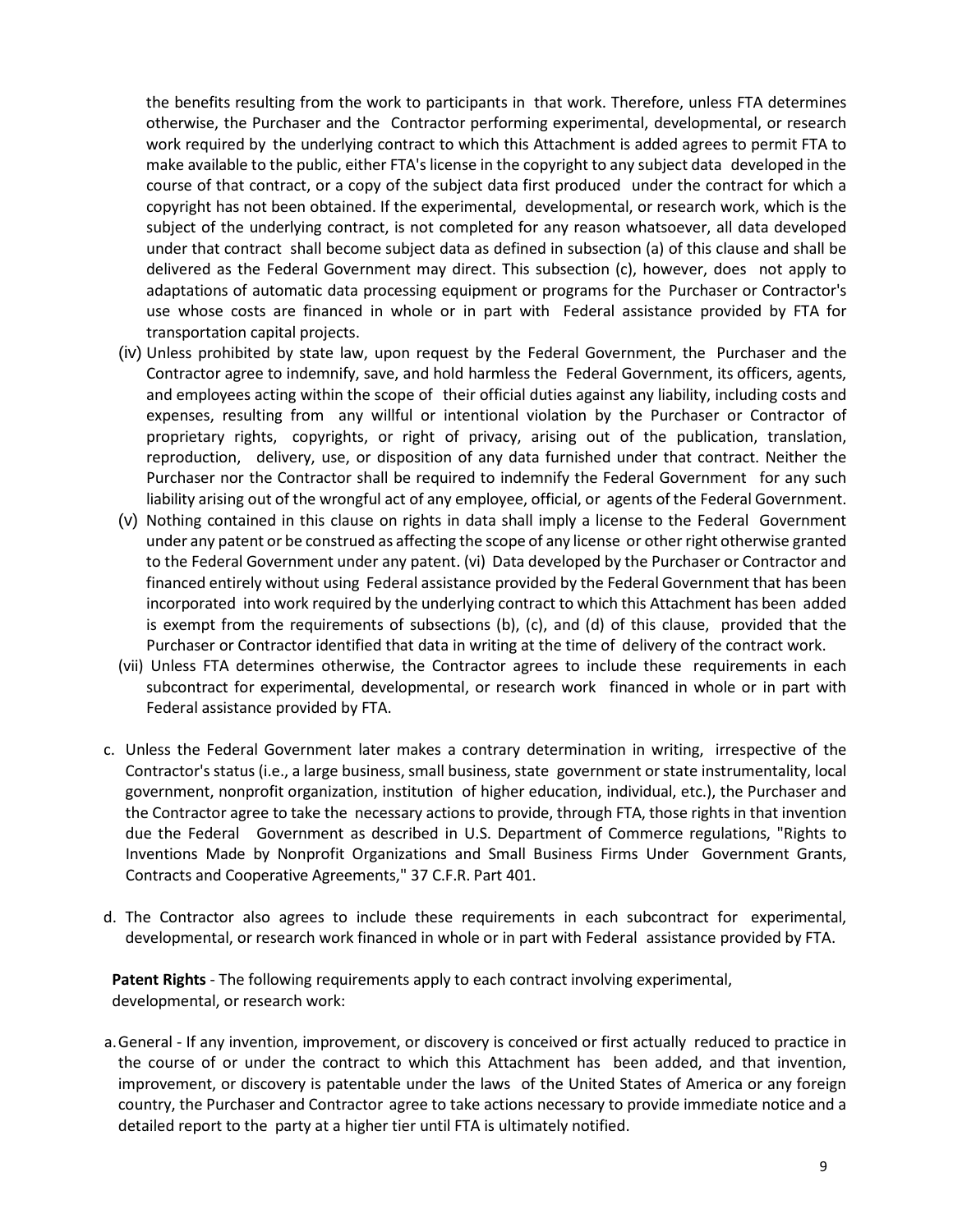- b. Unless the Federal Government later makes a contrary determination in writing, irrespective of the Contractor's status (a large business, small business, state government or state instrumentality, local government, nonprofit organization, institution of higher education, individual), the Purchaser and the Contractor agree to take the necessary actions to provide, through FTA, those rights in that invention due the Federal Government as described in U.S. Department of Commerce regulations, "Rights to Inventions Made by Nonprofit Organizations and Small Business Firms Under Government Grants, Contracts and Cooperative Agreements," 37 C.F.R. Part 401.
- c. The Contractor also agrees to include the requirements of this clause in each subcontract for experimental, developmental, or research work financed in whole or in part with Federal assistance provided by FTA.

17. **DAVIS-BACON.** For public works/construction projects or activities exceeding \$2,000, the requirements of the Davis-Bacon Act (40 U.S.C. 276a - 276a (7)) and implementing Department of Labor regulations apply. a. **Minimum wages** –

(i) All laborers and mechanics employed or working up on the site of the work (or under the United States Housing Act of 1937 or under the Housing Act of 1949 in the construction or development of the project), will be paid unconditionally and not less often than once a week, and without subsequent deduction or rebate on any account (except such payroll deductions as are permitted by regulations issued by the Secretary of Labor under the Copeland Act (29 CFR part 3)), the full amount of wages and bona fide fringe benefits (or cash equivalents thereof) due at time of payment computed at rates not less than those contained in the wage determination of the Secretary of Labor which is attached hereto and made a part hereof, regardless of any contractual relationship which may be alleged to exist between the contractor and such laborers and mechanics. Contributions made or costs reasonably anticipated for bona fide fringe benefits under section 1(b)(2) of the Davis-Bacon Act on behalf of laborers or mechanics are considered wages paid to such laborers or mechanics, subject to the provisions of paragraph (1)(iv) of this section; also, regular contributions made or costs incurred for more than a weekly period (but not less often than quarterly) under plans, funds, or programs which cover the particular weekly period, are deemed to be constructively made or incurred during such weekly period. Such laborers and mechanics shall be paid the appropriate wage rate and fringe benefits on the wage determination for the classification of work actually performed, without regard to skill, except as provided in 29 CFR Part 5.5(a)(4). Laborers or mechanics performing work in more than one classification may be compensated at the rate specified for each classification for the time actually worked therein: Provided that the employer's payroll records accurately set forth the time spent in each classification in which work is performed. The wage determination (including any additional classifications and wage rates conformed under paragraph (1)(ii) of this section) and the Davis-Bacon poster (WH-1321) shall be posted at all times by the contractor and its subcontractors at the site of the work in a prominent and accessible place where it can be easily seen by the workers.

(ii) (A) The contracting officer shall require that any class of laborers or mechanics, including helpers, which is not listed in the wage determination and which is to be employed under the contract shall be classified in conformance with the wage determination. The contracting officer shall approve an additional classification and wage rate and fringe benefits therefore only when the following criteria have been met:

(1) Except with respect to helpers as defined as 29 CFR 5.2(n)(4), the work to be performed by the classification requested is not performed by a classification in the wage determination; and

(2) The classification is utilized in the area by the construction industry; and

(3) The proposed wage rate, including any bona fide fringe benefits, bears a reasonable relationship to the wage rates contained in the wage determination; and

(4) With respect to helpers as defined in 29 CFR 5.2(n)(4), such a classification prevails in the area in which the work is performed. (B) If the contractor and the laborers and mechanics to be employed in the classification (if known), or their representatives, and the contracting officer agree on the classification and wage rate (including the amount designated for fringe benefits where appropriate), a report ofthe action taken shall be sent by the contracting officer to the Administrator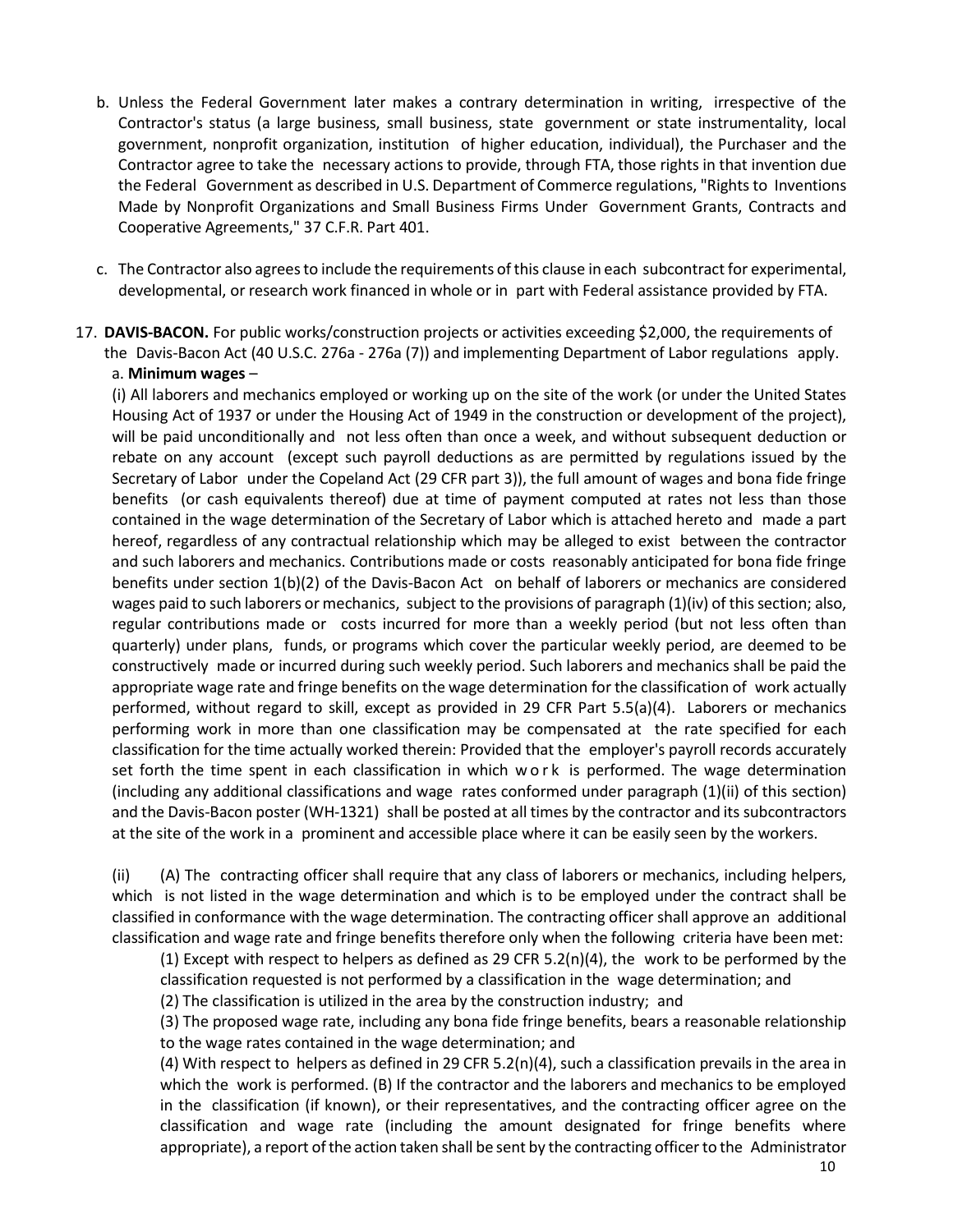of the Wage and Hour Division, Employment Standards Administration, U.S. Department of Labor, Washington, DC 20210. The Administrator, or an authorized representative, will approve, modify, or disapprove every additional classification action within 30 days of receipt and so advise the contracting officer or will notify the contracting officer within the 30-day period that additional time is necessary. (C) In the event the contractor, the laborers or mechanics to be employed in the classification or their representatives, and the contracting officer do not agree on the proposed classification and wage rate (including the amount designated for fringe benefits, Where appropriate, the contracting officer shall refer the questions, including the views of all interested parties and the recommendation of the contracting officer, to the Administrator for determination. The Administrator, or an authorized representative, will issue a determination within 30 days of receipt and so advise the contracting officer or will notify the contracting officer within the 30-day period that additional time is necessary. (D) The wage rate (including fringe benefits where appropriate) determined pursuant to paragraphs  $(a)(1)(ii)$  (B) or (C) of this section, shall be paid to all workers performing work in the classification under this contract from the first day on which work is performed in the classification.

(iii) Whenever the minimum wage rate prescribed in the contract for a class of laborers or mechanics includes a fringe benefit which is not expressed as an hourly rate, the contractorshall either pay the benefit as stated in the wage determination or shall pay another bona fide fringe benefit or an hourly cash equivalent thereof.

(iv) If the contractor does not make payments to a trustee or other third person, the contractor may consider as part of the wages of any laborer or mechanic the amount of any costs reasonably anticipated in providing bona fide fringe benefits under a plan or program, provided, that the Secretary of Labor has found, upon the written request of the contractor, that the applicable standards of the Davis-Bacon Act have been met. The Secretary of Labor may require the contractor to set aside in a separate account assets for the meeting of obligations under the plan or program.

(v) (A) The contracting officer shall require that any class of laborers or mechanics which is not listed in the wage determination and which is to be employed under the contract shall be classified in conformance with the wage determination. The contracting officer shall approve an additional classification and wage rate and fringe benefits therefore only when the following criteria have been met:

(1) The work to be performed by the classification requested is not performed by a classification in the wage determination; and

(2) The classification is utilized in the area by the construction industry; and

(3) The proposed wage rate, including any bona fide fringe benefits, bears a reasonable relationship to the wage rates contained in the wage determination. (B) If the contractor and the laborers and mechanics to be employed in the classification (if known), or their representatives, and the contracting officer agree on the classification and wage rate (including the amount designated for fringe benefits where appropriate), a report of the action taken shall be sent by the contracting officer to the Administrator of the Wage and Hour Division , Employment Standards Administration, Washington, DC 20210. The Administrator, or an authorized representative, will approve, modify, or disapprove every additional classification action within 30 days of receipt and so advise the contracting officer or will notify the contracting officer within the 30-day period that additional time is necessary. (C) In the event the contractor, the laborers or mechanics to be employed in the classification or their representatives, and the contracting officer do not agree on the proposed classification and wage rate (including the amount designated for fringe benefits, where appropriate), the contracting officer shall refer the questions, including the views of all interested parties and the recommendation of the contracting officer, to the Administrator for determination. The Administrator, or an authorized representative, will issue a determination with 30 days of receipt and so advise the contracting officer or will notify the contracting officer within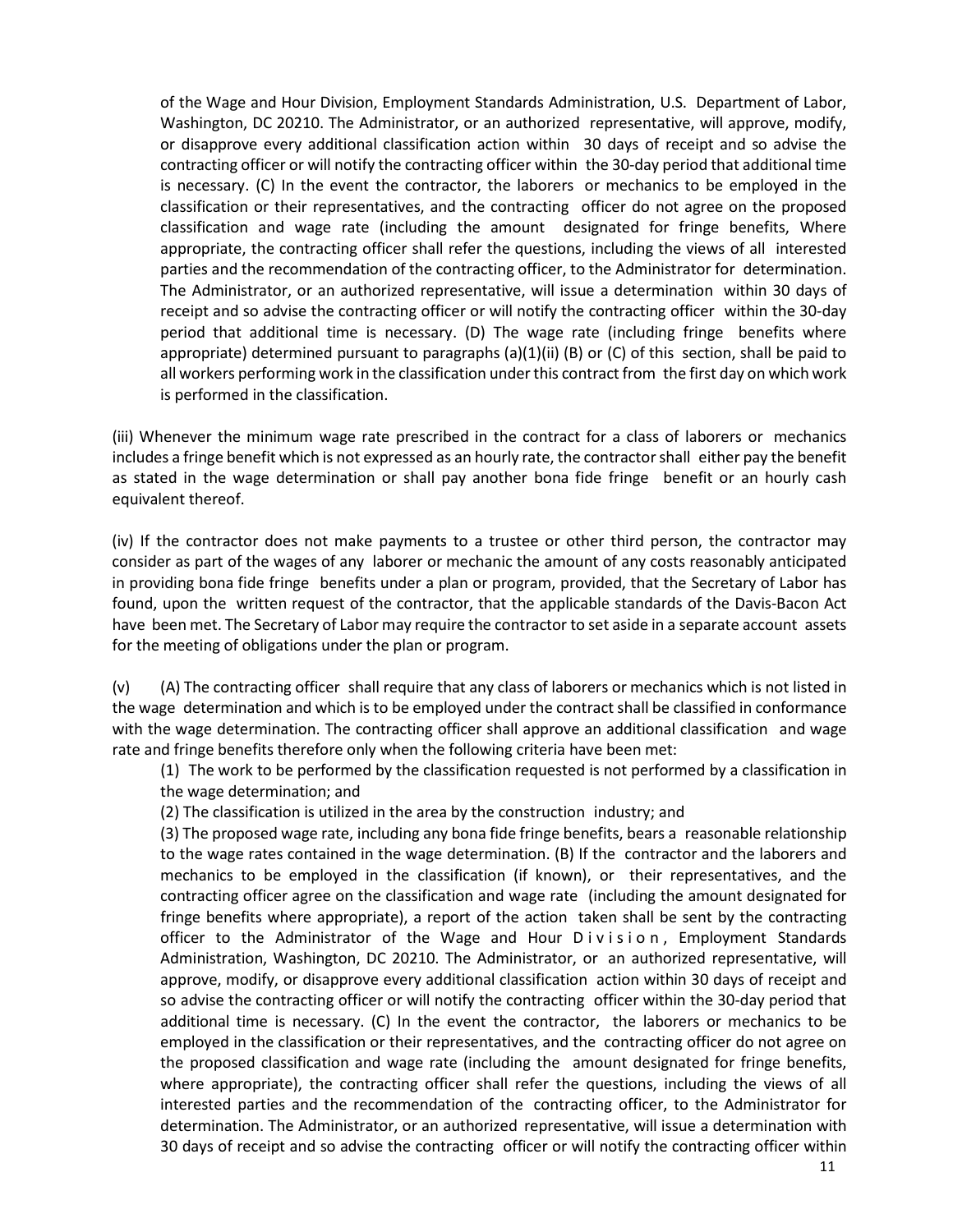the 30-day period that additional time is necessary. (D) The wage rate (including fringe benefits where appropriate) determined pursuant to paragraphs (a)(1)(v) (B) or (C) of this section, shall be paid to all workers performing work in the classification under this contract from the first day on which work is performed in the classification.

b. **Withholding** – The City shall upon its own action or upon written request of an authorized representative of the Department of Labor withhold or cause to be withheld from the contractor under this contract or any other Federal contract with the same prime contractor, or any other Federallyassisted contract subject to Davis-Bacon prevailing wage requirements, which is held by the same prime contractor, so much of the accrued payments or advances as may be considered necessary to pay laborers and mechanics, including apprentices, trainees, and helpers, employed by the contractor or any subcontractor the full amount of wages required by the contract. In the event of failure to pay any laborer or mechanic, including any apprentice, trainee, or helper, employed or working on the site of the work (or under the United States Housing Act of 1937 or under the Housing Act of 1949 in the construction or development of the project), all or part of the wages required by the contract, the City may, after written notice to the contractor, sponsor, applicant, or owner, take such action as may be necessary to cause the suspension of any further payment, advance, or guarantee of funds until such violations have ceased.

## c. **Payrolls and basic records** –

- (i) Payrolls and basic records relating thereto shall be maintained by the contractor during the course of the work and preserved for a period of three years thereafter for all laborers and mechanics working at the site of the work (or under the United States Housing Act of 1937, or under the Housing Act of 1949, in the construction or development of the project). Such records shall contain the name, address, and social security number of each such worker, his or her correct classification, hourly rates of wages paid (including rates of contributions or costs anticipated for bona fide fringe benefits or cash equivalents thereof of the types described in section 1(b)(2)(B) of the Davis-Bacon Act), daily and weekly number of hours worked, deductions made and actual wages paid. Whenever the Secretary of Labor has found under 29 CFR 5.5(a)(1)(iv) that the wages of any laborer or mechanic include the amount of any costs reasonably anticipated in providing benefits under a plan or program described in section 1(b)(2)(B) of the Davis-Bacon Act, the contractor shall maintain records which show that the commitment to provide such benefits is enforceable, that the plan or program is financially responsible, and that the plan or program has been communicated in writing to the laborers or mechanics affected, and records which show the costs anticipated or the actual cost incurred in providing such benefits. Contractors employing apprentices or trainees under approved programs shall maintain written evidence of the registration of apprenticeship programs and certification of trainee programs, the registration of the apprentices and trainees, and the ratios and wage rates prescribed in the applicable programs.
- (ii) (A) The contractor shall submit weekly for each week in which any contract work is performed a copy of all payrolls to the City for transmission to the Federal Transit Administration . The payrolls submitted shall set out accurately and completely all of the information required to be maintained under section 5.5(a) (3) (i) of Regulations, 29 CFR part 5. This information may be submitted in any form desired. Optional Form WH-347 is available for this purpose and may be purchased from the Superintendent of Documents (Federal Stock Number 029-005-00014-1), U.S. Government Printing Office, Washington, DC 20402. The prime contractor is responsible for the submission of copies of payrolls by all subcontractors.

(B) Each payroll submitted shall be accompanied by a "Statement of Compliance," signed by the contractor or subcontractor or his or her agent who pays or supervises the payment of the persons employed under the contract and shall certify the following:

(1) That the payroll for the payroll period contains the information required to be maintained under section 5.5(a)(3)(i) of Regulations, 29 CFR part 5 and that such information is correct and complete;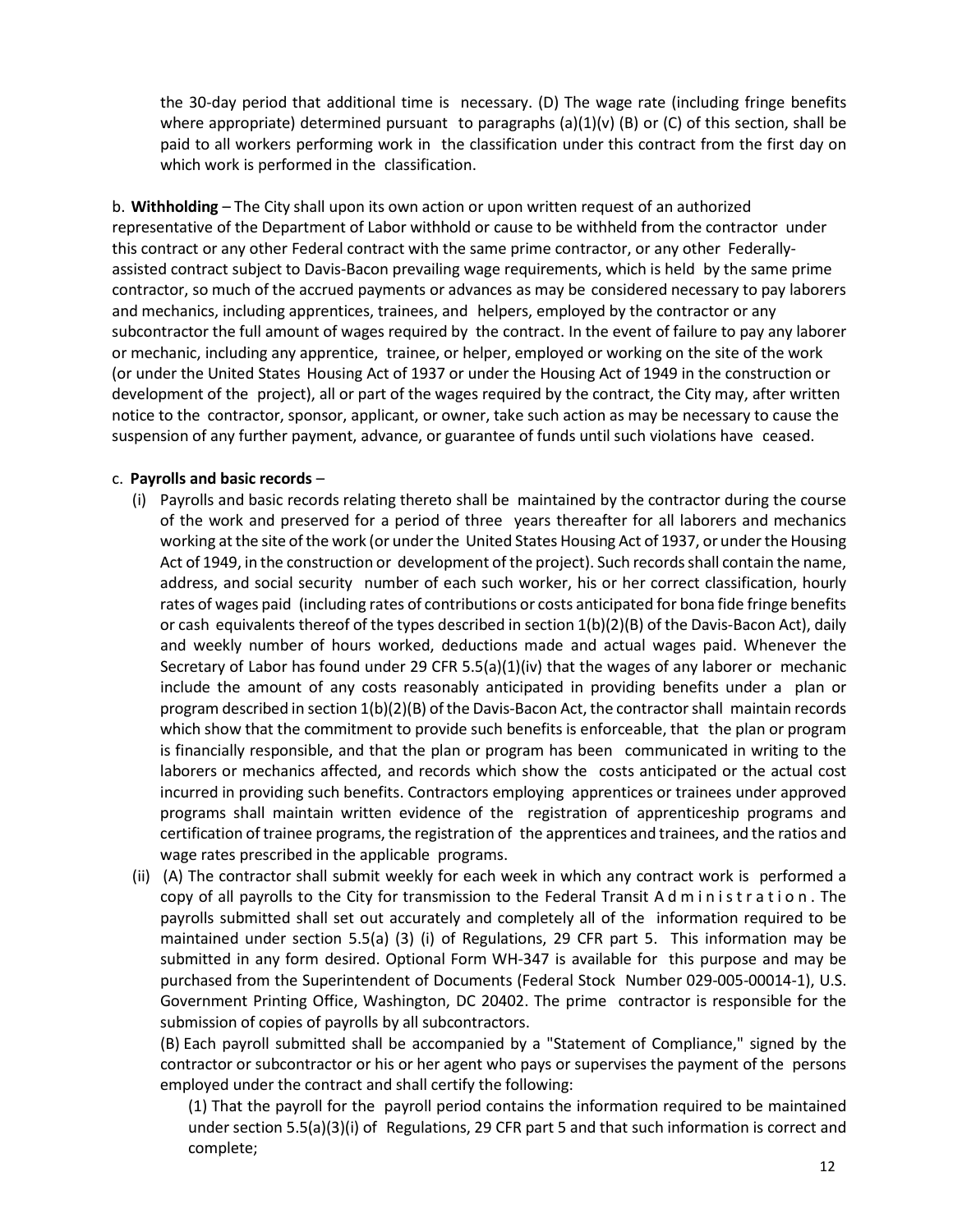(2) That each laborer or mechanic (including each helper, apprentice, and trainee) employed on the contract during the payroll period has been paid the full weekly wages earned, without rebate, either directly or indirectly, and that no deductions have been made either directly or indirectly from the full wages earned, other than permissible deductions as set forth in Regulations, 29 CFR part 3;

(3) That each laborer or mechanic has been paid not less than the applicable wage rates and fringe benefits or cash equivalents for the classification of work performed, as specified in the applicable wage determination incorporated into the contract.

(C) The weekly submission of a properly executed certification set forth on the reverse side of Optional Form WH-347 shall satisfy the requirement for submission of the "Statement of Compliance" required by paragraph (a)(3)(ii)(B) of this section.

(D) The falsification of any of the above certifications may subject the contractor or subcontractor to civil or criminal prosecution under section 1001 of title 18 and section 231 of title 31 of the United States Code.

(iii) The contractor or subcontractor shall make the records required under paragraph (a)(3)(i) of this section available for inspection, copying, or transcription by authorized representatives of the Federal Transit Administration or the Department of Labor, and shall permit such representatives to interview employees during working hours on the job. If the contractor or subcontractor fails to submit the required records or to make them available, the Federal agency may, after written notice to the contractor, sponsor, applicant, or owner, take such action as may be necessary to cause the suspension of any further payment, advance, or guarantee of funds. Furthermore, failure to submit the required records upon request or to make such records available may be grounds for debarment action pursuant to 29 CFR 5.12.

#### d. **Apprentices and trainees** –

(i) Apprentices - Apprentices will be permitted to work at less than the predetermined rate forthe work they performed when they are employed pursuant to and individually registered in a bona fide apprenticeship program registered with the U.S. Department of Labor, Employment and Training Administration, Bureau of Apprenticeship and Training, or with a State Apprenticeship Agency recognized by the Bureau, or if a person is employed in his or her first 90 days of probationary employment as an apprentice in such an apprenticeship program, who is not individually registered in the program, but who has been certified by the Bureau of Apprenticeship and Training or a State Apprenticeship Agency (where appropriate) to be eligible for probationary employment as an apprentice. The allowable ratio of apprentices to journeymen on the job site in any craft classification shall not be greater than the ratio permitted to the contractor as to the entire work force under the registered program. Any worker listed on a payroll at an apprentice wage rate, who is not registered or otherwise employed as stated above, shall be paid not less than the applicable wage rate on the wage determination for the classification of work actually performed. In addition, any apprentice performing work on the job site in excess of the ratio permitted under the registered program shall be paid not less than the applicable wage rate on the wage determination for the work actually performed. Where a contractor is performing construction on a project in a locality other than that in which its program is registered, the ratios and wage rates (expressed in percentages of the journeyman's hourly rate) specified in the contractor's or subcontractor's registered program shall be observed. Every apprentice must be paid at not less than the rate specified in the registered program for the apprentice'slevel of progress, expressed as a percentage of the journeymen hourly rate specified in the applicable wage determination. Apprentices shall be paid fringe benefits in accordance with the provisions of the apprenticeship program. If the apprenticeship program does not specify fringe benefits, apprentices must be paid the full amount of fringe benefits listed on the wage determination for the applicable classification. If the Administrator of the Wage and Hour Division of the U.S. Department of Labor determines that a different practice prevails for the applicable apprentice classification, fringes shall be paid in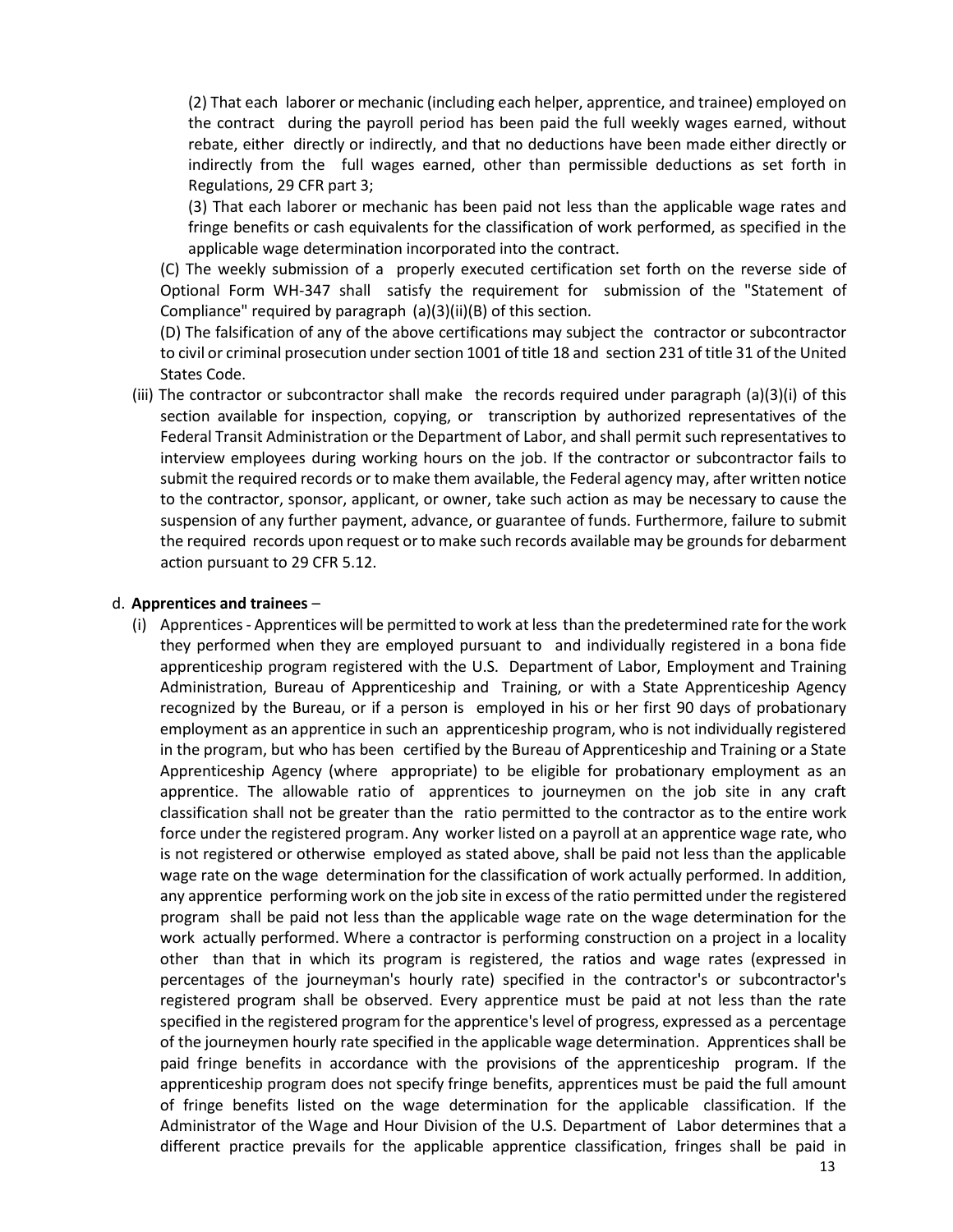accordance with that determination. In the event the Bureau of Apprenticeship and Training, or a State Apprenticeship Agency recognized by the Bureau, withdraws approval of an apprenticeship program, the contractor will no longer be permitted to utilize apprentices at lessthan the applicable predetermined rate for the work performed until an acceptable program is approved

(ii) Trainees - Except as provided in 29 CFR 5.16, trainees will not be permitted to work at less than the predetermined rate for the work performed unless they are employed pursuant to and individually registered in a program which has received prior approval, evidenced by formal certification by the U.S. Department of Labor, Employment and Training Administration. The ratio of trainees to journeymen on the job site shall not be greater than permitted under the plan approved by the Employment and Training Administration. Every trainee must be paid at not less than the rate specified in the approved program for the trainee's level of progress, expressed as a percentage of the journeyman hourly rate specified in the applicable wage determination. Trainees shall be paid fringe benefits in accordance with the provisions of the trainee program. If the trainee program does not mention fringe benefits, trainees shall be paid the full amount of fringe benefits listed on the wage determination unless the Administrator of the Wage and Hour Division determines that there is an apprenticeship program associated with the corresponding journeyman wage rate on the wage determination which provides for less than full fringe benefits for apprentices. Any employee listed on the payroll at a trainee rate that is not registered and participating in a training plan approved by the Employment and Training Administration shall be paid not lessthan the applicable wage rate on the wage determination for the classification of work actually performed. In addition, any trainee performing work on the job site in excess of the ratio permitted under the registered program shall be paid not less than the applicable wage rate on the wage determination for the work actually performed. In the event the Employment and Training Administration withdraws approval of a training program, the contractor will no longer be permitted to utilize trainees at less than the applicable predetermined rate for the work performed until an acceptable program is approved. (iii) Equal employment opportunity - The utilization of apprentices, trainees and journeymen under this part shall be in conformity with the equal employment opportunity requirements of Executive Order 11246, as amended, and 29 CFR part 30.

e. **Subcontracts** - The contractor or subcontractor shall insert in any subcontracts the clauses contained in 29 CFR 5.5(a)(1) through (10) and such other clauses as the Federal Transit Administration may by appropriate instructions require, and also a clause requiring the subcontractors to include these clauses in any lower tier subcontracts. The prime contractor shall be responsible for the compliance by any subcontractor or lower tier subcontractor with all the contract clauses in 29 CFR 5.5.

f. **Contract termination: debarment** - A breach of the contract clauses in 29 CFR 5.5 may be grounds for termination of the contract, and for debarment as a contractor and a subcontractor as provided in 29 CFR 5.12.

g. **Compliance with Davis-Bacon and Related Act requirements** - All rulings and interpretations of the Davis-Bacon and Related Acts contained in 29 CFR parts 1, 3, and 5 are herein incorporated by reference in this contract.

h. **Disputes concerning labor standards** - Disputes arising out of the labor standards provisions of this contract shall not be subject to the general disputes clause of this contract. Such disputes shall be resolved in accordance with the procedures of the Department of Labor set forth in 29 CFR parts 5, 6, and 7. Disputes within the meaning of this clause include disputes between the contractor (or any of its subcontractors) and the contracting agency, the U.S. Department of Labor, or the employees or their representatives.

i. **Certification of eligibility** - (i) By entering into this contract, the contractor certifies that neither it (nor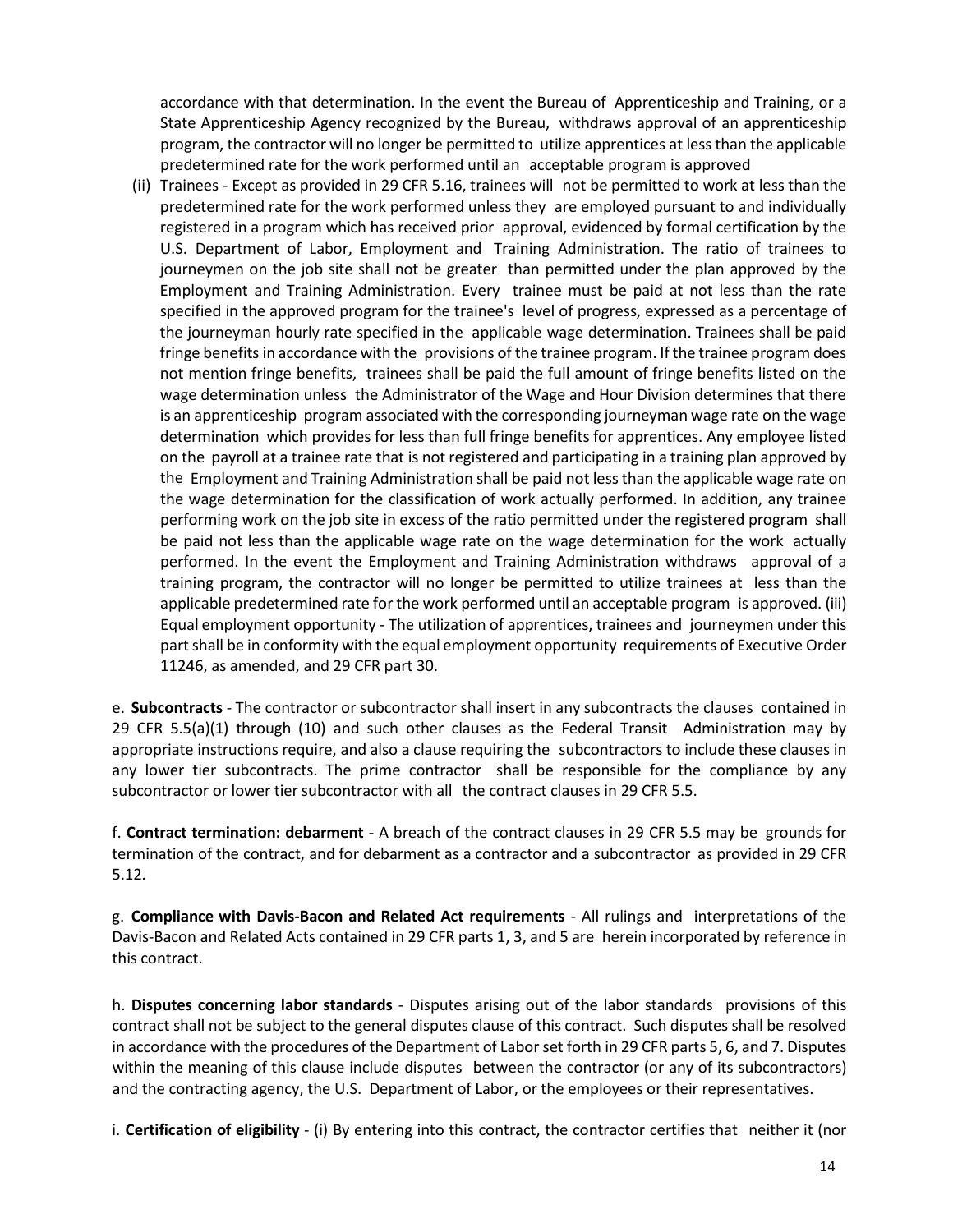he or she) nor any person or firm who has an interest in the contractor's firm is a person or firm ineligible to be awarded Government contracts by virtue of section 3(a) of the Davis-Bacon Act or 29 CFR 5.12(a)(1). (ii) No part of this contract shall be subcontracted to any person or firm ineligible for award of a Government contract by virtue of section 3(a) of the Davis-Bacon Act or 29 CFR 5.12(a)(1). (iii) The penalty for making false statements is prescribed in the U.S. Criminal Code, 18 U.S.C. 1001.

- **18. COPELAND ACT.** For public works/construction projects in excess of \$2,000, the provision of the Copeland Anti-Kickback Act (40 U.S.C. 276c) and implementing Department of Labor regulations apply. **Compliance with Copeland Act requirements** - The contractor shall comply with the requirements of 29 CFR part 3, which are incorporated by reference in this contract.
- **19. TERMINATION PROVISIONS.** Upon written notice, CONTRACTOR agrees that the Federal Government may suspend or terminate all or part of the Federal financial assistance provided herein if CONTRACTOR has violated the terms of the Grant Agreement or Cooperative Agreement, or if the Federal Government determines that the purposes of the statute authorizing the Project would not be adequately served by the continuation of Federal financial assistance for the Project. Any failure to make reasonable progress on the Project or other violation of the Grant Agreement or Cooperative Agreement that endangers substantial performance of the Project shall provide sufficient grounds for the Federal Government to terminate the Grant Agreement or Cooperative Agreement. Termination of any Federal financial assistance for the Project will not invalidate obligations properly incurred by CONTRACTOR before the termination date, to the extent those obligations cannot be canceled. If, however, the Federal Government determines that CONTRACTOR has willfully misused Federal assistance funds by failing to make adequate progress, failing to make reasonable and appropriate use of the Project real property, facilities, or equipment, or hasfailed to comply with the terms of the Grant Agreement or Cooperative Agreement, the Federal Government reserves the right to require CONTRACTOR to refund the entire amount of Federal funds provided for the Project or any lesser amount as the Federal Government may determine. Expiration of any Project time period established for the Project does not, by itself, constitute an expiration or termination of the Grant. Agreement or Cooperative Agreement.
	- a. Termination for Convenience: The City may terminate this contract, in whole or in part, at any time by written notice to the CONTRACTOR. The CONTRACTOR shall be paid its costs, including contract closeout costs, and profit on work performed up to the time o f termination. The CONTRACTOR shall promptly submit its termination claim to the City to be paid the CONTRACTOR. If the CONTRACTOR has any property in its possession belonging to the City, the CONTRACTOR will account for the same, and dispose of it in the manner the City directs.
	- b. Termination for Default: If the CONTRACTOR does not deliver supplies in accordance with the contract delivery schedule, or, if the contract is for services, the CONTRACTOR fails to perform in the manner called for in the contract, or if the CONTRACTOR fails to comply with any other provisions of the contract, the City may terminate this contract for default. Termination shall be effected by serving a notice of termination on the CONTRACTOR setting forth the manner in which the CONTRACTOR is in default. The CONTRACTOR will only be paid the contract price for supplies delivered and accepted, or services performed in accordance with the manner of performance set forth in the contract. If it is later determined by the City that the CONTRACTOR had an excusable reason for not performing, such as a strike, fire, or flood, events which are not the fault of or beyond the control of the CONTRACTOR, the City, after setting up a new delivery of performance schedule, may allow the CONTRACTOR to continue work, or treat the termination as a termination for convenience.
	- c. Termination for Cost-Type Contracts: the City may terminate this contract, or any portion of it, by serving a notice of termination on the CONTRACTOR. The notice shall state whether the termination is for convenience of the City or is for the default of the CONTRACTOR. If the termination is for default, the notice shall state the manner in which the CONTRACTOR has failed to perform the requirements of the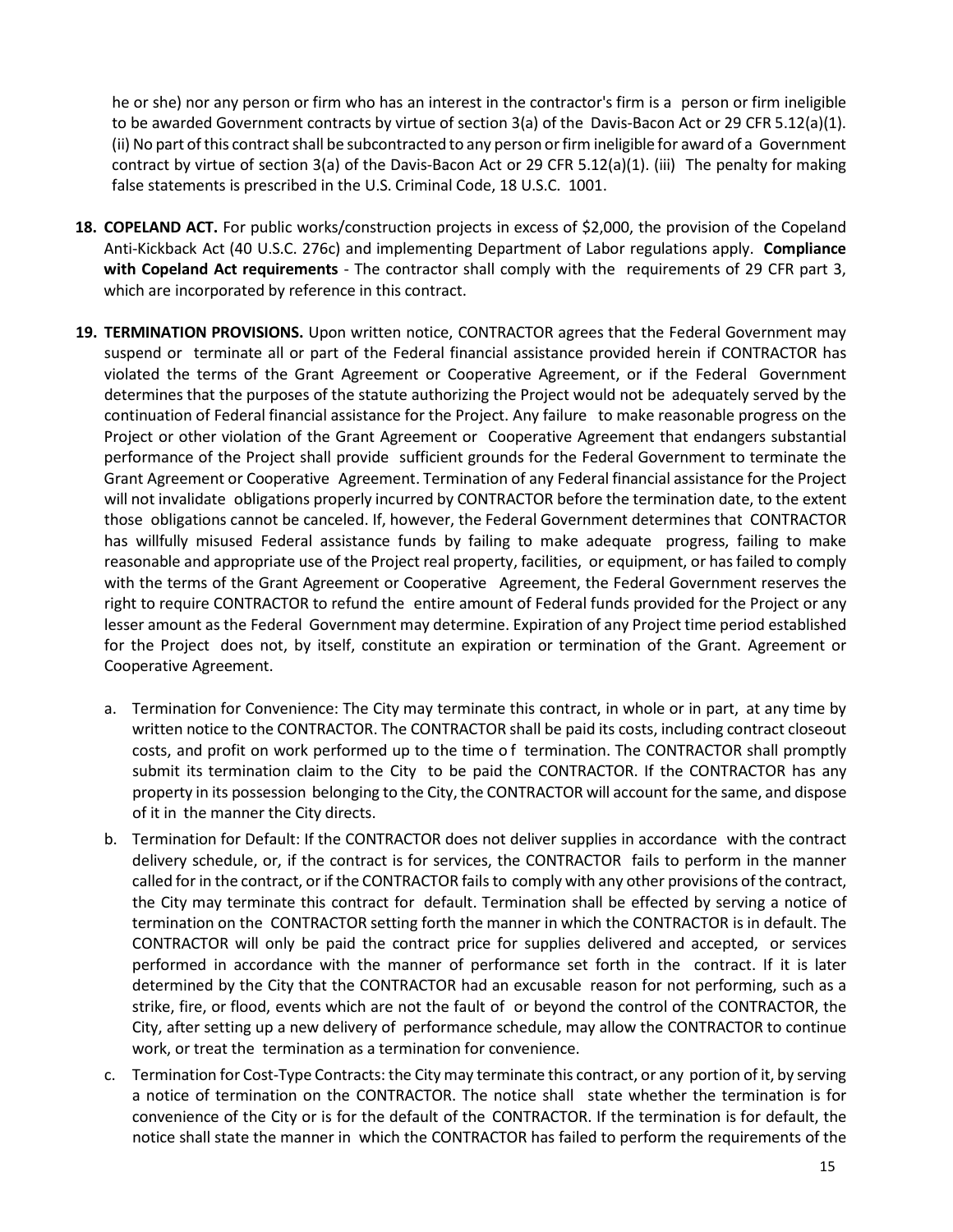contract. The CONTRACTOR shall account for any property in its possession paid forfrom funds received from the City, or property supplied to the CONTRACTOR by the City. If the termination is for default, the City may fix the fee, if the contract provides for a fee, to be paid the CONTRACTOR in proportion to the value, if any, of the work performed up to the time of termination. The CONTRACTOR shall promptly submit its termination claim to the City and the parties shall negotiate the termination settlement to be paid the CONTRACTOR.

**20. DOL SPECIAL EEO.** All contractors and subcontractors which hold any Federal or Federally assisted construction contract in excess of \$10,000 must comply with the requirements of CFR Title 41, Subtitle B, Chapter 60, part 60-4.

The part also requires FRED as an administering agency to follow procedures in making any grant, contract, or guarantee involving federally assisted construction which is not exempt from the requirements of Executive Order 11246, as amended. The part requires the notice provided in Appendix A, Special EEO Clause – Notice to Offerors, to be included in, and be part of, all solicitations for offers and bids on all Federal and Federally assisted construction contracts or subcontracts in excess of \$10,000 to be performed in geographical areas designated by the Director of theOffice of Federal Contract Compliance Programs, United States Department of Labor. This notice is in addition to the equal opportunity clause published at 41 CFR 60-1.4(a) which is required to be include in, and is part of, all nonexempt Federal contracts and subcontracts, including construction contracts and subcontracts.

- **21. RECYCLED PRODUCTS.** To the extent applicable, the CONTRACTOR agrees to comply with U.S. EPA regulations, "Comprehensive Procurement Guidelines for Products Containing Recovered Materials," 40 C.F.R. Part 247, implementing section 6002 of the Resource Conservation and Recovery Act, as amended, 42 U.S.C. § 6962, and otherwise provide a competitive preference for products and services that conserve natural resources and protect the environment and are energy efficient.
- **22. DEBARMENT AND SUSPENSION.** Each third party contractor must certify that they will not enter into contracts with suspended or debarred contractors (Executive Order 12549; 49 CFR part 29). Each grantee is required to ensure to the best of its knowledge and belief that none of its principals, affiliates, third party contractors, and subcontractors is suspended, debarred, ineligible, or voluntarily excluded from participation in federally assisted transactions or procurements. FTA requires granteesto review the Federal System Award Management (SAM) before entering into any third party contract. Under the Federal Acquisition Regulation (FAR), "[n]o purchase or award shall be made unless the contracting officer makes an affirmative determination of responsibility."

For all procurements in excess of \$25,000, it shall be the policy of FRED to review the SAM to determine that proposers are not excluded, debarred or suspended from participation in federally funded projects. Registration in SAM is not required to look-up a prospective contractor/vendor. Following the receipt of quotes, bids and proposals, FRED shall request the contractor's DUNS (Dun and Bradstreet identification number) and/or Commercial and Government Entity (CAGE) code forsearching SAMS. FRED staff shall make screen prints of SAM inquiries and include these in the project folder as documentation of compliance with the required responsibility determination. If a contractor/vendor is not registered in SAMS, place a note in the procurement file documenting the date, person conducting the inquiry and the outcome.

The CONTRACTOR agrees to comply, and assures the compliance of each third party CONTRACTOR and SUBCONTRACTOR at any tier, with Executive Orders Nos. 12549 and 12689, "Debarment and Suspension," 31 U.S.C. § 6101 note, and U.S. DOT regulations, "Government wide Debarment and Suspension (Nonprocurement)," within 49 C.F.R. Part 29. *Responsible*. If the lowest responsive bidder possesses, at the time of contract award, the ability to perform successfully and a willingness to comply with the terms and conditions of a proposed contract, the bidder is considered responsible.<sup>1</sup>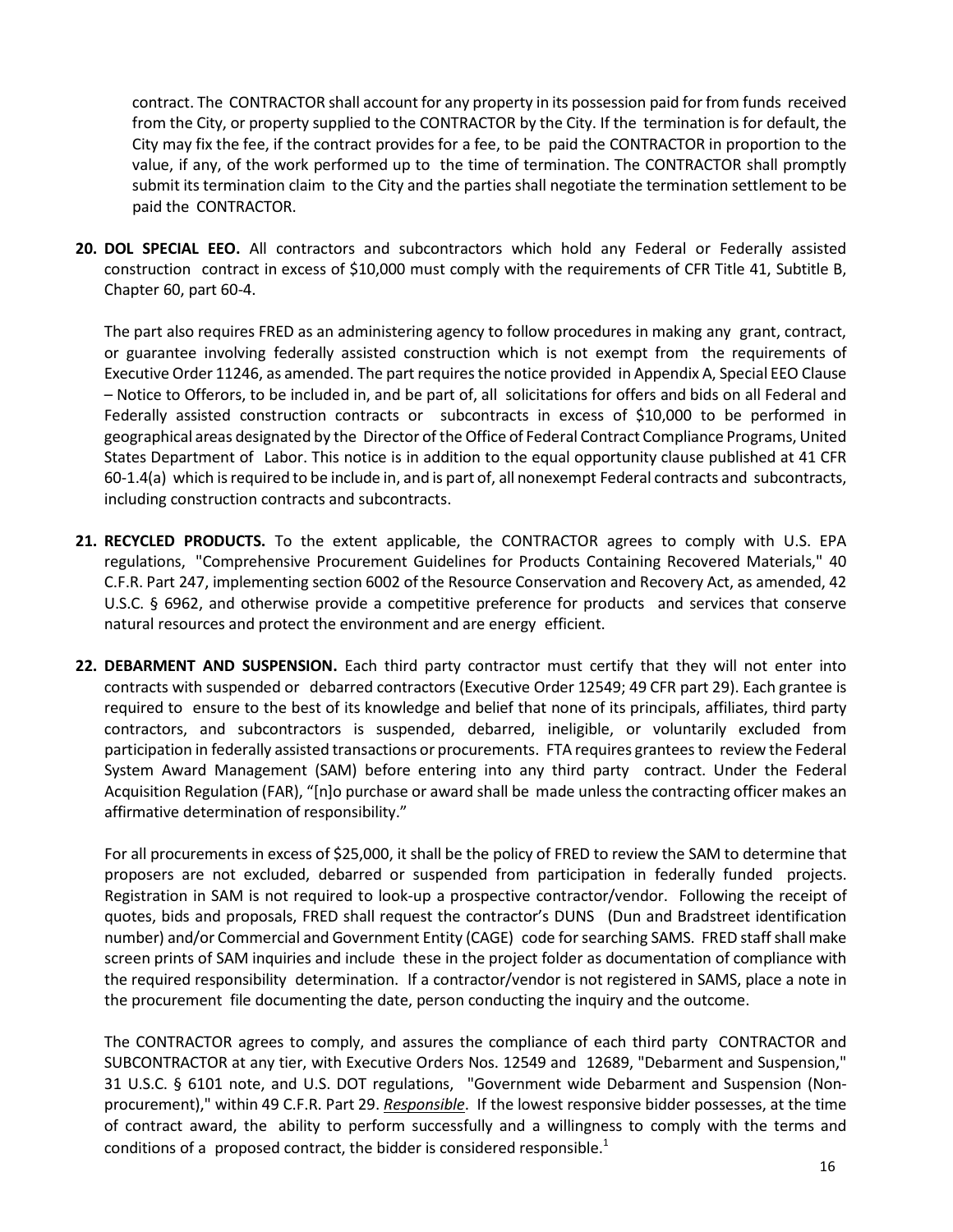Contractor responsibility is to be determined before making a purchased or after receiving bids or proposals and before making a contract award. Factors to consider when making responsibility determinations include whether the contractor/bidder:

- Is able to provide a satisfactory current and past performance record.
- Has demonstrated integrity and ethics in prior commitments.
- Has the administrative and technical capacity to perform.
- Has, or can obtain, sufficient financial resources to perform the contract.
- Has, or can obtain, the necessary production, construction, and technical equipment and facilities.
- Is able to comply with the required delivery or performance schedule, taking into consideration all existing commercial and governmental business commitments.
- Is not under any state or Federal debarment and suspension.

In Federally assisted transactions or procurements, FRED is required to ensure to the best of its knowledge and belief that none of its principals, affiliates, third party contractors, and subcontractors is suspended, debarred, ineligible, or voluntarily excluded from participation. The Federal Transit Administration (FTA) requires grantees to review the Federal System Award Management (SAM) before entering into any third party contract or purchase using FTA funds. Under the Federal Acquisition Regulation (FAR), "no purchase or award shall be made unless the contracting officer makes an affirmative determination of responsibility." A prospective contractor is not required to register on SAM.

For all procurements in excess of \$25,000, it shall be the policy of FRED to review the SAM to determine that proposers are not excluded, debarred or suspended from participation in federally funded projects. If not provided in bid and proposal documents, prior to award, FRED shall request the contractor's Dun and Bradstreet (DUNS) number to facilitate its search on SAM. FRED staff shall make screen prints of SAM inquiries, and/or notes-to-file documenting the inquiry and include these in the project folder as documentation of compliance with the required responsibility determination.

## **23. RESOLUTION OF DISPUTES**

- a. Disputes Disputes arising in the performance of this Contract which are not resolved by agreement of the parties shall be decided in writing by the authorized representative of the City. This decision shall be final and conclusive unless within ten (10) days from the date of receipt of its copy, the CONTRACTOR mails or otherwise furnishes a written appeal to the City. In connection with any such appeal, the CONTRACTOR shall be afforded an opportunity to be heard and to offer evidence in support of its position. The decision of the City shall be binding upon the CONTRACTOR and the CONTRACTOR shall abide be the decision.
- b. Performance During Dispute Unless otherwise directed by the City, CONTRACTOR shall continue performance under this Contract while matters in dispute are being resolved.
- c. Claims for Damages Should either party to the Contract suffer injury or damage to person or property because of any act or omission of the party or of any of his employees, agents or others for whose acts he is legally liable, a claim for damages therefore shall be made in writing to such other party within a reasonable time after the first observance of such injury of damage.
- d. Remedies- Unlessthis contract provides otherwise, all claims, counterclaims, disputes and other matters in question between the City and the CONTRACTOR arising out of or relating to this agreement or its breach will be decided by arbitration if the parties mutually agree, or in a court of competent jurisdiction within the Commonwealth of Virginia.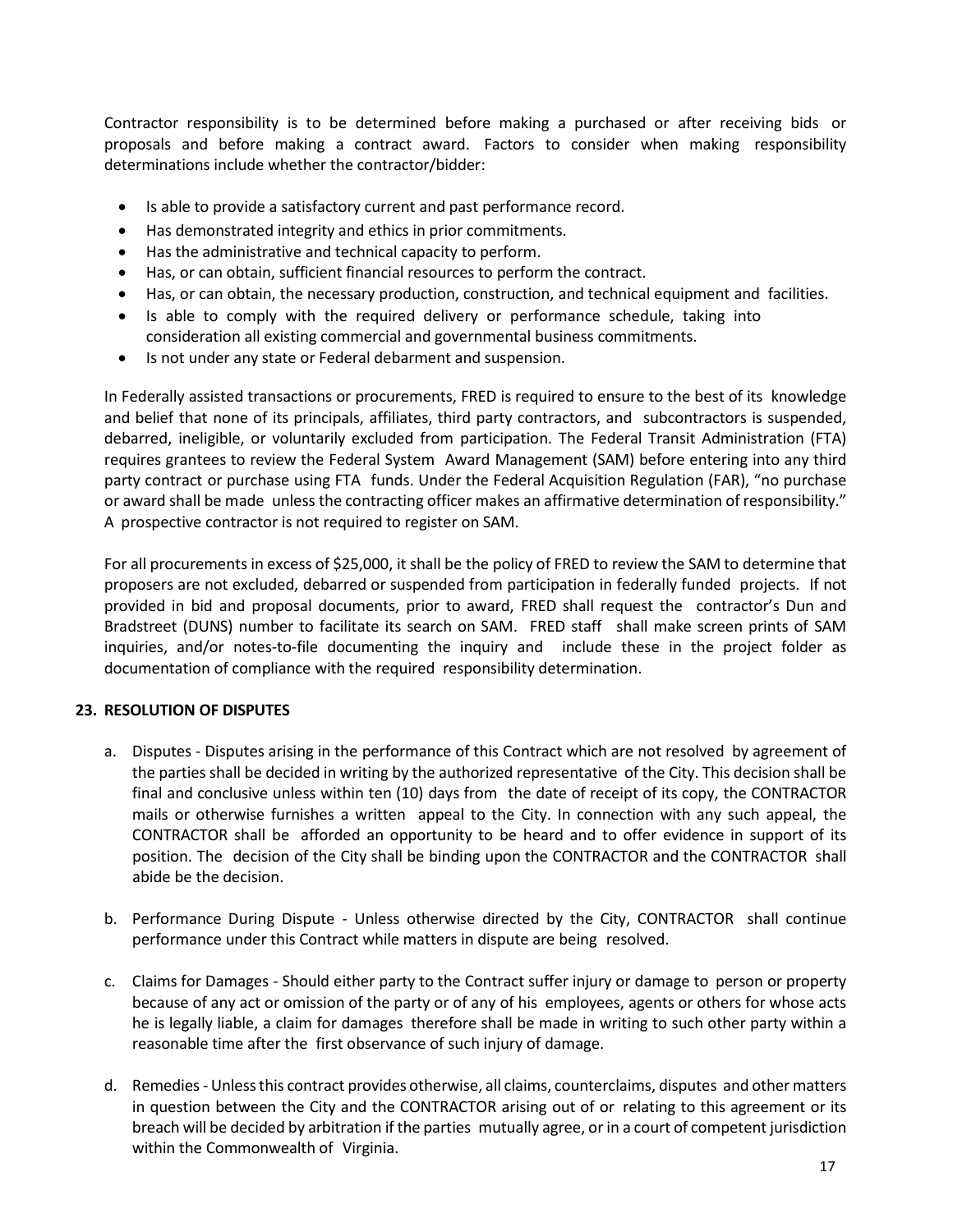- e. Rights and Remedies The duties and obligations imposed by the Contract Documents and the rights and remedies available thereunder shall be in addition to and not a limitation of any duties, obligations, rights and remedies otherwise imposed or available by law. No action or failure to act by the City, Architect or CONTRACTOR shall constitute a waiver of any right or duty afforded any of them under the Contract, nor shall any such action or failure to act constitute an approval of or acquiescence in any breach thereunder, except as may be specifically agreed in writing.
- **24. LOBBYING.** The CONTRACTOR agrees to:
	- a. Refrain from using Federal assistance funds to support lobbying,
	- b. Comply, and assure the compliance of each third party CONTRACTOR at any tier and each SUBCONTRACTOR at any tier, with U.S. DOT regulations, "New Restrictions on Lobbying," 49 C.F.R. Part 20, modified as necessary by 31 U.S.C. § 1352.
	- c. Comply with Federal statutory provisions to the extent applicable prohibiting the use of Federal assistance funds for activities designed to influence Congress or a State legislature on legislation or appropriations, except through proper, official channels.
- **25. CLEAN AIR ACT.** For public works/construction projects, each third party contractor must agree to comply with any Federal environmental and resource conservation requirements that apply to the construction activities under the terms of the Contract. The contractor is required to report any violation of standards, orders or regulation issued under the Clean Air Act (42 U.S.C. 7401 et. seq.).
	- a. The Contractor agrees to comply with all applicable standards, orders or regulations issued pursuant to the Clean Air Act, as amended, 42 U.S.C. §§ 7401 et seq. The Contractor agrees to report each violation to the Purchaser and understands and agrees that the Purchaser will, in turn, report each violation as required to assure notification to FTA and the appropriate EPA Regional Office.
	- b. The Contractor also agrees to include these requirements in each subcontract exceeding \$100,000 financed in whole or in part with Federal assistance provided by FTA.
- **26. WATER POLLUTION CONTROL.** The Contractor agrees to comply will all applicable standards, orders or regulations issued pursuant to the Federal Water Pollution Control Act (33 U.S.C. 1251 et. seq.) resulting from any activity of the contractor in connection with the performance of the contract to FTA and to the appropriate U.S. EPA regional office. The contractor is responsible for the disposal of hazardous materials, in accordance with applicable Federal, State and Local law and guidelines.
	- a. The Contractor agrees to report each violation to the Purchaser and understands and agrees that the Purchaser will, in turn, report each violation asrequired to assure notification to FTA and the appropriate EPA Regional Office.
	- b. The Contractor also agrees to include these requirements in each subcontract exceedingb\$100,000 financed in whole or in part with Federal assistance provided by FTA.
- **27. WORKS HOURS AND SAFETY STANDARDS.** For public works/construction projects, the requirements of the Contract Work Hours and Safety Standards Act (40 U.S.C. 327-222) and implementing Department of Labor regulations apply. The CONTRACTOR agrees to comply, and assures the compliance of each third party CONTRACTOR and each SUBCONTRACTOR at any tier of the Project, with the following employee protection requirements for contract employees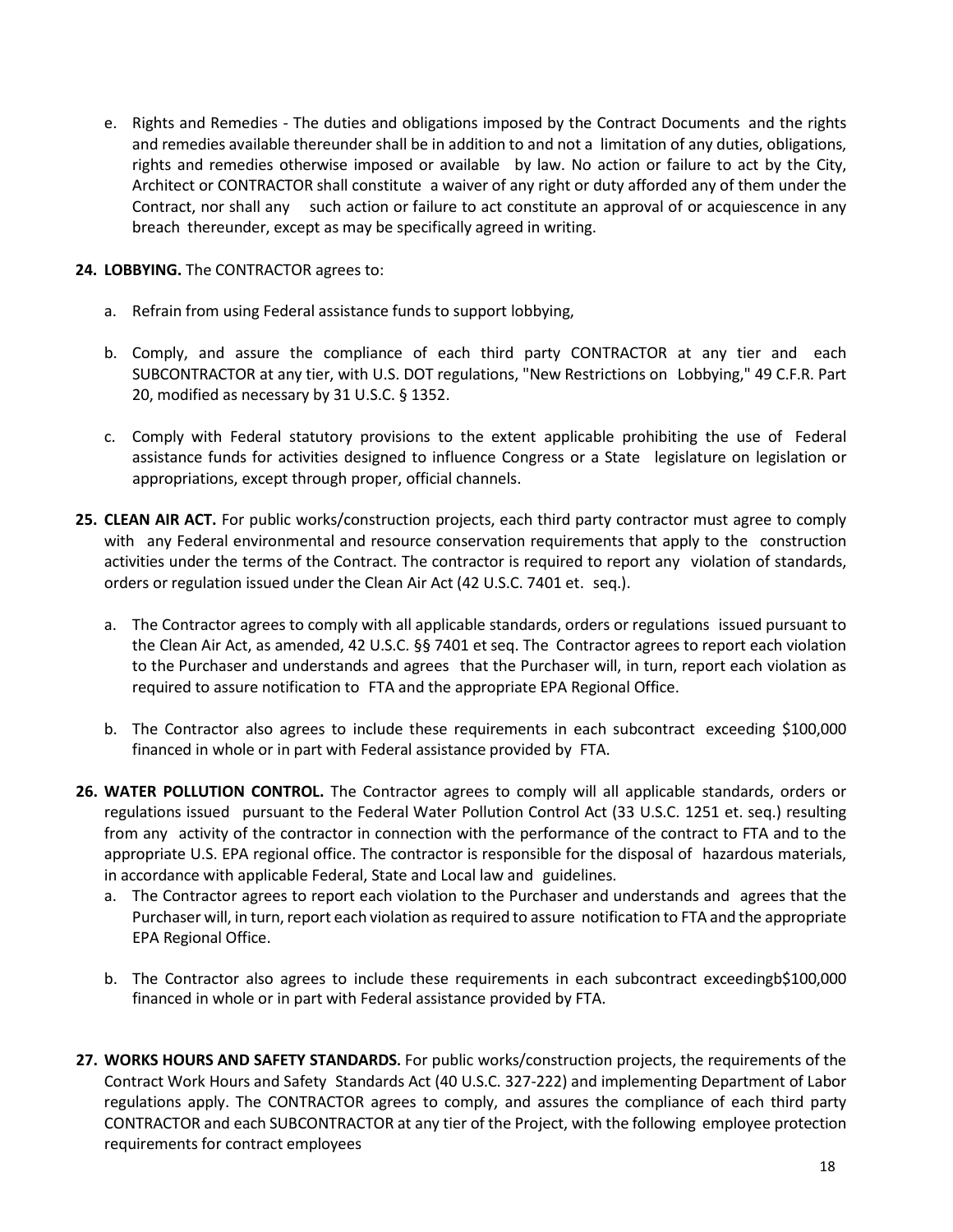- a. **Overtime requirements** No CONTRACTOR or SUBCONTRACTOR contracting for any part of the contract work which may require or involve the employment of laborers or mechanics shall require or permit any such laborer or mechanic in any workweek in which he or she is employed on such work to work in excess of forty hours in such workweek unless such laborer or mechanic receives compensation at a rate not less than one and one-half times the basic rate of pay for all hours worked in excess of forty hours in such workweek.
- b. **Violation; liability for unpaid wages; liquidated damages** In the event of any violation of the clause set forth in paragraph (1) of this section the CONTRACTOR and any SUBCONTRACTOR responsible therefore shall be liable for the unpaid wages. In addition, such CONTRACTOR and SUBCONTRACTOR shall be liable to the United States for liquidated damages. Such liquidated damages shall be computed with respect to each individual laborer or mechanic, including watchmen and guards, employed in violation of the clause set forth in paragraph (1) of this section, in the sum of \$10 for each calendar day on which such individual was required or permitted to work in excess of the standard workweek of forty hours without payment of the overtime wages required by the clause set forth in paragraph (1) of this section.
- c. **Withholding for unpaid wages and liquidated damages** The CONTRACTOR shall upon its own action or upon written request of an authorized representative of the Department of Labor withhold or cause to be withheld, from any monies payable on account of work performed by the CONTRACTOR or SUBCONTRACTOR under any such contract or any other Federal contract with the same prime CONTRACTOR, or any other Federally-assisted contract subject to the Contract Work Hours and Safety Standards Act, which is held by the same prime CONTRACTOR, such sums as may be determined to be necessary to satisfy any liabilities of such CONTRACTOR or SUBCONTRACTOR for unpaid wages and liquidated damages as provided in the clause set forth in paragraph (2) of this section.
- d. **Subcontracts**  The CONTRACTOR or SUBCONTRACTOR shall insert in any subcontracts the clauses set forth in this section and also a clause requiring the SUBCONTRACTORs to include these clauses in any lower tier subcontracts. The prime CONTRACTOR shall be responsible for compliance by any SUBCONTRACTOR or lower tier SUBCONTRACTOR with the clauses set forth in this section.
- **28. BUY AMERICA.** The contractor agrees to comply with 49 U.S.C. 5323(j) and 49 C.F.R. Part 661, which provide that Federal funds may not be obligated unless steel, iron, and manufactured products used in FTA-funded projects are produced in the United States, unless a waiver has been granted by FTA orthe product issubject to a general waiver. General waivers are listed in 49 C.F.R. 661.7, and include final assembly in the United States for 15 passenger vans and 15 passenger wagons produced by Chrysler Corporation, microcomputer equipment, software, and small purchases (currently less than \$150,000 for purposes of Buy America) made with capital, operating, or planning funds.

Separate requirements for rolling stock are set out at 49 U.S.C. 5323(j) (2) (C) and 49 C.F.R. 661.11. Rolling stock must be assembled in the United States and have a 70 percent domestic content for vehicles delivered in FY2020 and beyond. A bidder or offeror must submit to the FTA recipient the appropriate pre-award and post-delivery Buy America certifications with all bids or offers on FTA-funded contracts, except those subject to a general waiver. Bids or offers that are not accompanied by a completed Buy America certification must be rejected as nonresponsive. This requirement does not apply to lower tier subcontractors.

Certification forms are included in Appendix A and requirements for inclusion in bid documents and when forms are to be submitted are defined in the construction, rolling stock, andmaterials and supplies checklists provide in Appendix B.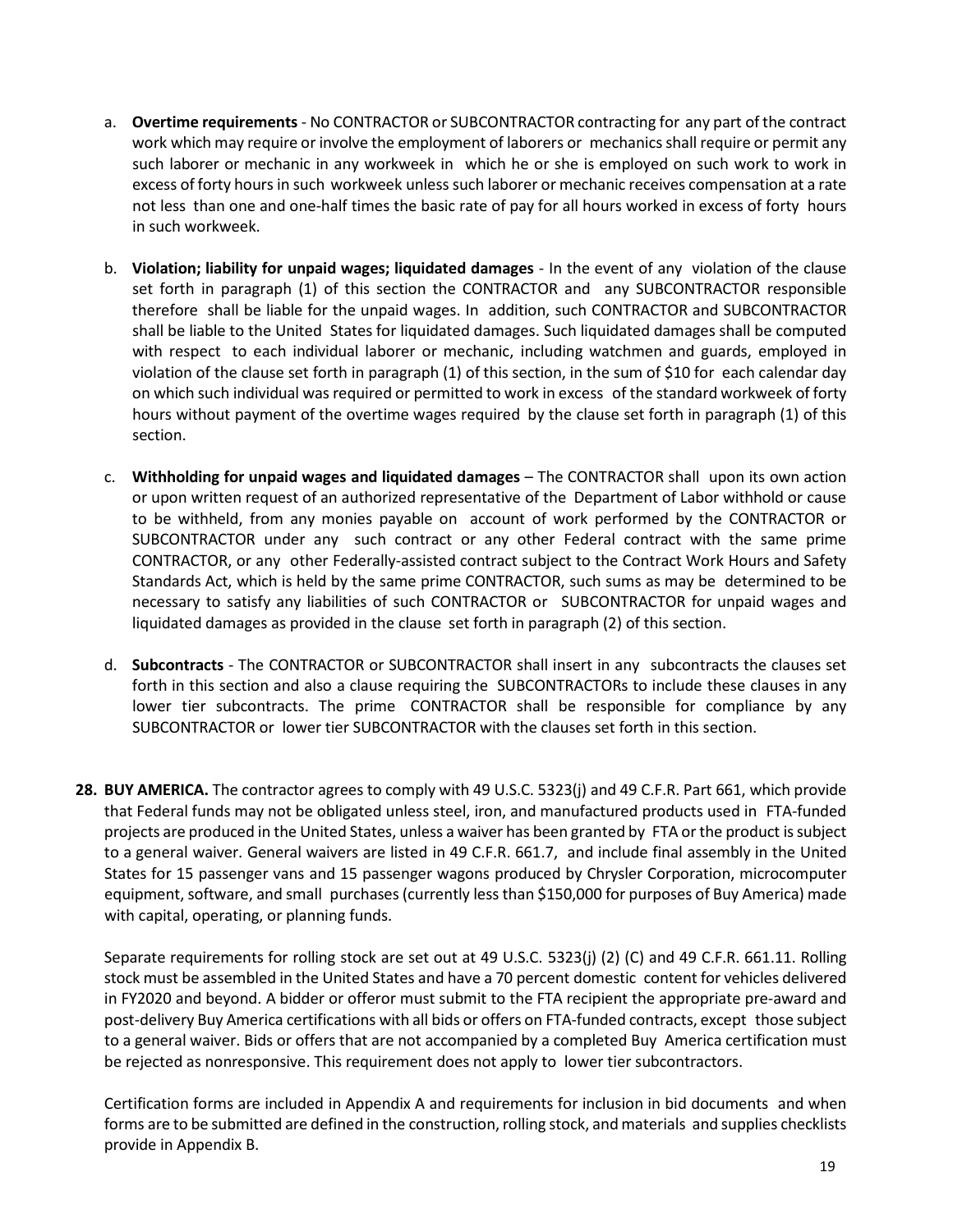**29. BONDING.** The FTA requirements regarding bonds pertain only to construction contracts and facility improvement contracts. They do not pertain to contracts for equipment, rolling stock, maintenance, or other non-construction services. It is the responsibility of each transit agency to assess the risks involved in any given procurement and carefully balance those risks against the cost and competitive impacts of bonding requirements. Although the Common Grant Rule requires that performance bonds secure the Federal interest in construction projects, there is no Federal regulation, statute, FTA Circular or Order that requires or prohibits performance bonds i n transit management solicitations and other non-construction contracts. FTA leaves to the good business judgment of our grantees the discretion to determine the appropriate amount of bonding, if any, to incorporate in non-construction contracts.

*Surety Bond* - A written agreement whereby one party, called the surety, obligates itself to a second party, called the obligee (the owner, grantee), to answer for the default of a third party, called the principal or obligor. Surety bonds used in construction are called contract surety bonds. There are three primary types of contract surety bonds: bid bonds, performance bonds, and payment bonds.

*Bid Bond (or Bid Guarantee)* – A promise from a surety (or a certified or cashier's check given by a bidder) for a supply or construction contract to guarantee that the bidder, if awarded the contract within the time stipulated, will enter into the contract at the price bid and furnish the prescribed performance and/or payment bond. Default ordinarily will result in liability to the obligee for the difference between the amount of the principal's bid and the bid of the next low bidder who can qualify for the contract. The liability of the surety is limited to the bid bond penalty. Contractors that have a relationship with a surety can normally obtain bid bonds at no cost. Bid bonds are not usually appropriate for negotiated procurements due to the nature of the process.

*Performance Bond* - A promise from a bonding company ("the surety") to perform (or cause to be performed) those obligations of the contractor ("the principal"), when the contractor fails to perform its obligations, in an amount up to but not exceeding the amount of the bond ("penal sum"). Performance bonds can incorporate payment bond (labor and materials) and maintenance bond liability (see below). A performance bond protects the owner (grantee) from financial loss should the contractor fail to perform the contract in accordance with its terms and conditions. Once a surety bond is issued, it cannot be withdrawn or cancelled. General contractors may also act as the obligee when bonding subcontractors. General contractors may require subcontractor bonds if the subcontractor is a significant part of the job or a specialized contractor that is difficult to replace.

*Payment Bond* - A promise from a surety that guarantees payment to certain subcontractors, laborers and suppliers for the labor and materials used in the work performed under the contract. Payment bonds are also called labor and material bonds. These bonds protect laborers and suppliers in the event the contractor fails to pay them. The surety's obligation is limited by the amount of the bond.

*Maintenance Bond* - A maintenance bond normally guarantees against defective workmanship or materials. However, maintenance bonds occasionally may incorporate an obligation guaranteeing "efficient or successful operation" or other obligations of like intent and purpose.

It is important to note that surety bonds are not intended to protect the contractors that post them. These bonds are for the protection of the owner of the construction project and for the protection of laborers, material suppliers and subcontractors. Since mechanic's liens cannot be placed against public property, the payment bond may be the only protection these claimants have if they are not paid for the goods and servicesthey provide to the project. Under normal circumstances, sureties do not charge a separate premium for Payment Bonds.

**30. CARGO PREFERENCE.** Any procurement involving equipment, materials, or commodities suitable for transport by ocean vessel shall contain the clauses required by 49 CFR Part 381: Cargo preference - U.S. Flag